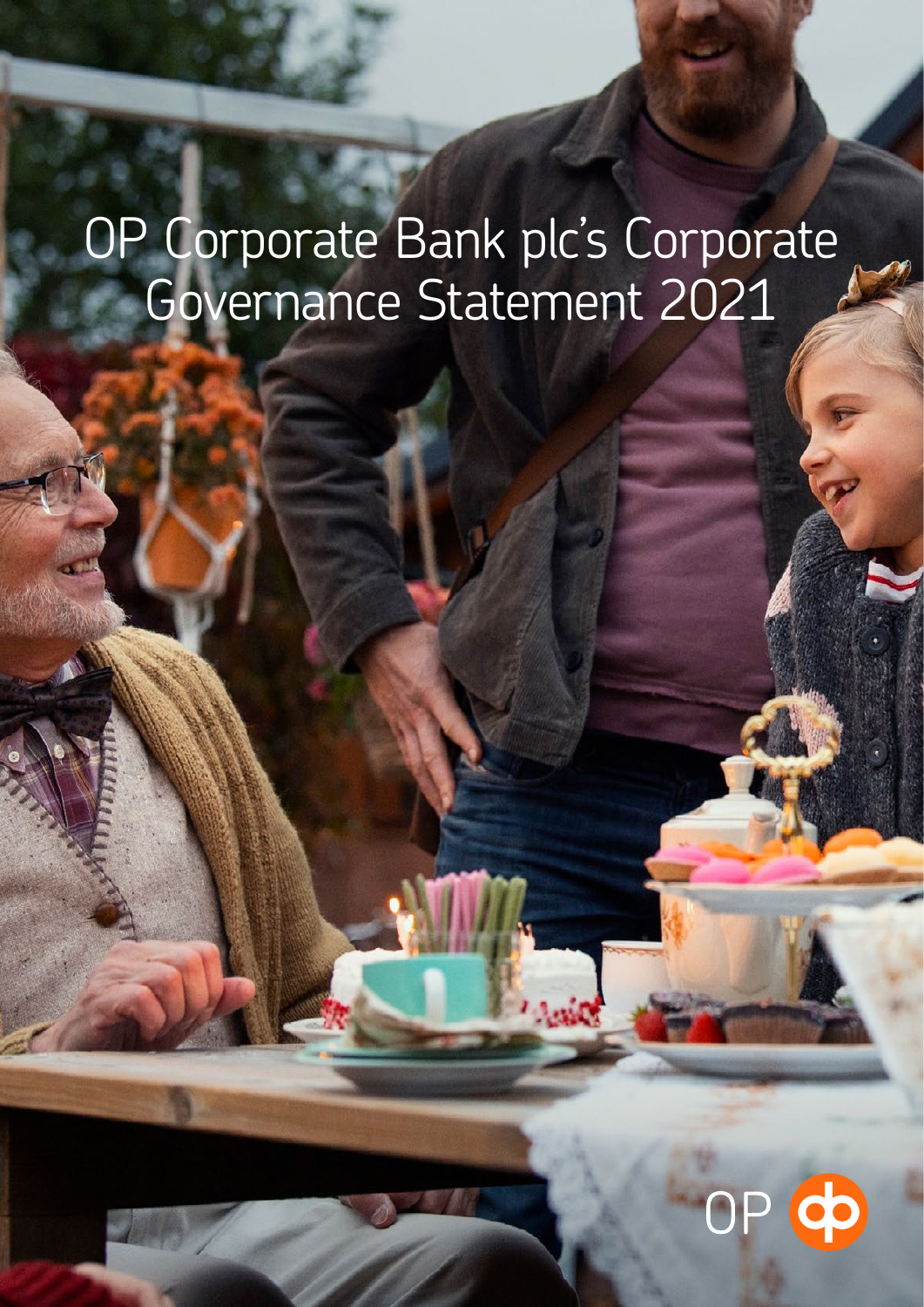

## OP Corporate Bank plc's Corporate Governance Statement 2021

## Contents

| 1  |                                                                                             |                                                                                               |  |  |  |
|----|---------------------------------------------------------------------------------------------|-----------------------------------------------------------------------------------------------|--|--|--|
|    | 1.1                                                                                         |                                                                                               |  |  |  |
|    | 1.2                                                                                         | Compliance with the Finnish Corporate Governance Code, and deviations from recommendations2   |  |  |  |
| 2  |                                                                                             |                                                                                               |  |  |  |
| 3  |                                                                                             |                                                                                               |  |  |  |
| 4  |                                                                                             |                                                                                               |  |  |  |
| 5  |                                                                                             |                                                                                               |  |  |  |
| 6  |                                                                                             |                                                                                               |  |  |  |
|    | 6.1                                                                                         |                                                                                               |  |  |  |
|    | 6.2                                                                                         |                                                                                               |  |  |  |
| 7  |                                                                                             |                                                                                               |  |  |  |
| 8  | BOARDS OF DIRECTORS AND MANAGING DIRECTORS OF OP CORPORATE BANK'S MAJOR SUBSIDIARIES 2021 8 |                                                                                               |  |  |  |
| 9  |                                                                                             |                                                                                               |  |  |  |
|    | 9.1                                                                                         |                                                                                               |  |  |  |
|    | 9.2                                                                                         |                                                                                               |  |  |  |
|    | 9.3                                                                                         |                                                                                               |  |  |  |
|    | 9.4                                                                                         |                                                                                               |  |  |  |
|    | 9.5                                                                                         |                                                                                               |  |  |  |
|    |                                                                                             | 9.5.1                                                                                         |  |  |  |
|    |                                                                                             | 9.5.2                                                                                         |  |  |  |
|    |                                                                                             | 9.5.3                                                                                         |  |  |  |
| 10 |                                                                                             |                                                                                               |  |  |  |
| 11 |                                                                                             |                                                                                               |  |  |  |
|    | 11.1                                                                                        |                                                                                               |  |  |  |
|    |                                                                                             |                                                                                               |  |  |  |
|    |                                                                                             | 11.3 Principles governing remuneration paid to the President and CEO and other management  16 |  |  |  |
|    |                                                                                             |                                                                                               |  |  |  |
|    |                                                                                             |                                                                                               |  |  |  |
|    |                                                                                             |                                                                                               |  |  |  |
| 12 |                                                                                             |                                                                                               |  |  |  |
| 13 |                                                                                             |                                                                                               |  |  |  |
| 14 |                                                                                             |                                                                                               |  |  |  |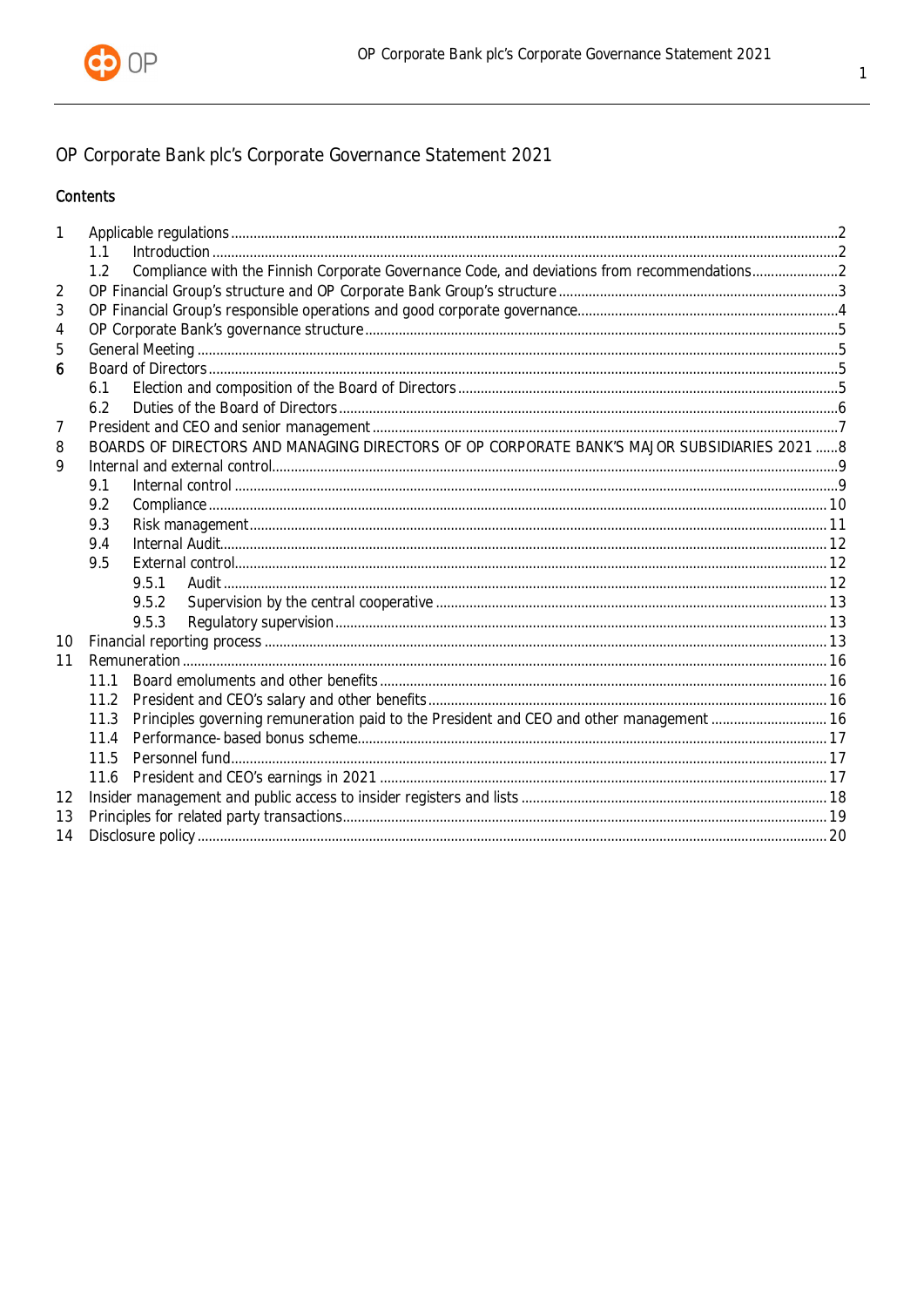

#### <span id="page-2-0"></span>1 APPLICABLE REGULATIONS

## <span id="page-2-1"></span>1.1 Introduction

OP Corporate Bank plc's (hereinafter OP Corporate Bank) corporate governance is comprehensive and proportionate with respect to the nature, scope and diversity of its operations to ensure the efficient management of the credit institution in accordance with prudential business principles, and so that the Board of Directors can effectively supervise its management.

This OP Corporate Bank Corporate Governance Statement has been prepared in accordance with the Act on Credit Institutions, the Securities Markets Act, the requirements of the EU's supervisory authorities (EBA, ESMA, EIOPA) and the Finnish Corporate Governance Code (2020) where applicable. Section 1.2 provides more detailed information on compliance with the Finnish Corporate Governance Code at OP Corporate Bank. Furthermore, this Statement provides a report on company remuneration in 2021 based on the Credit Institutions Act and, where applicable, the Corporate Governance Code.

The Board of Directors discussed this Corporate Governance Statement at its meeting on 4 February 2022. KPMG Oy Ab, the company's auditor, has verified that the Statement has been issued and that the description it contains covering the main features of internal control and risk management systems related to the financial reporting process is consistent with the financial statements. This Statement has been issued separately from the Report by the Board of Directors.

This Statement together with the Financial Statements, Report by the Board of Directors and Auditor's Report are available at www.op.fi > OP Financial Group > To the media > Reports > [OP Corporate Bank publications.](https://www.op.fi/web/raportit/op-corporate-bank-publications)

Updated information on key governance areas covered by this Statement is available on the debt investors website at www.op.fi > OP Financial Group > [Debt investors.](https://www.op.fi/op-financial-group/debt-investors)

In its operations, OP Corporate Bank complies with Finnish legislation. In addition to the Finnish Limited Liability Companies Act, OP Corporate Bank complies with regulations governing securities issuers, financial services companies and insurance companies, its Articles of Association and the guidelines issued by OP Cooperative. In its international operations, OP Corporate Bank also complies with local laws when applicable.

The Finnish Corporate Governance Code 2020 for listed companies, issued by the Securities Market Association, is available on the Association's website at [www.cgfinland.fi](http://www.cgfinland.fi/).

<span id="page-2-2"></span>1.2 Compliance with the Finnish Corporate Governance Code, and deviations from recommendations

In 2021, OP Corporate Bank complied with the Finnish Corporate Governance Code (2020) for Finnish listed companies on a voluntary basis insofar as the Code applies to a wholly-owned subsidiary and credit institution that belongs to a financial services group. A key rationale for deviating from the Code is the ownership structure of OP Corporate Bank.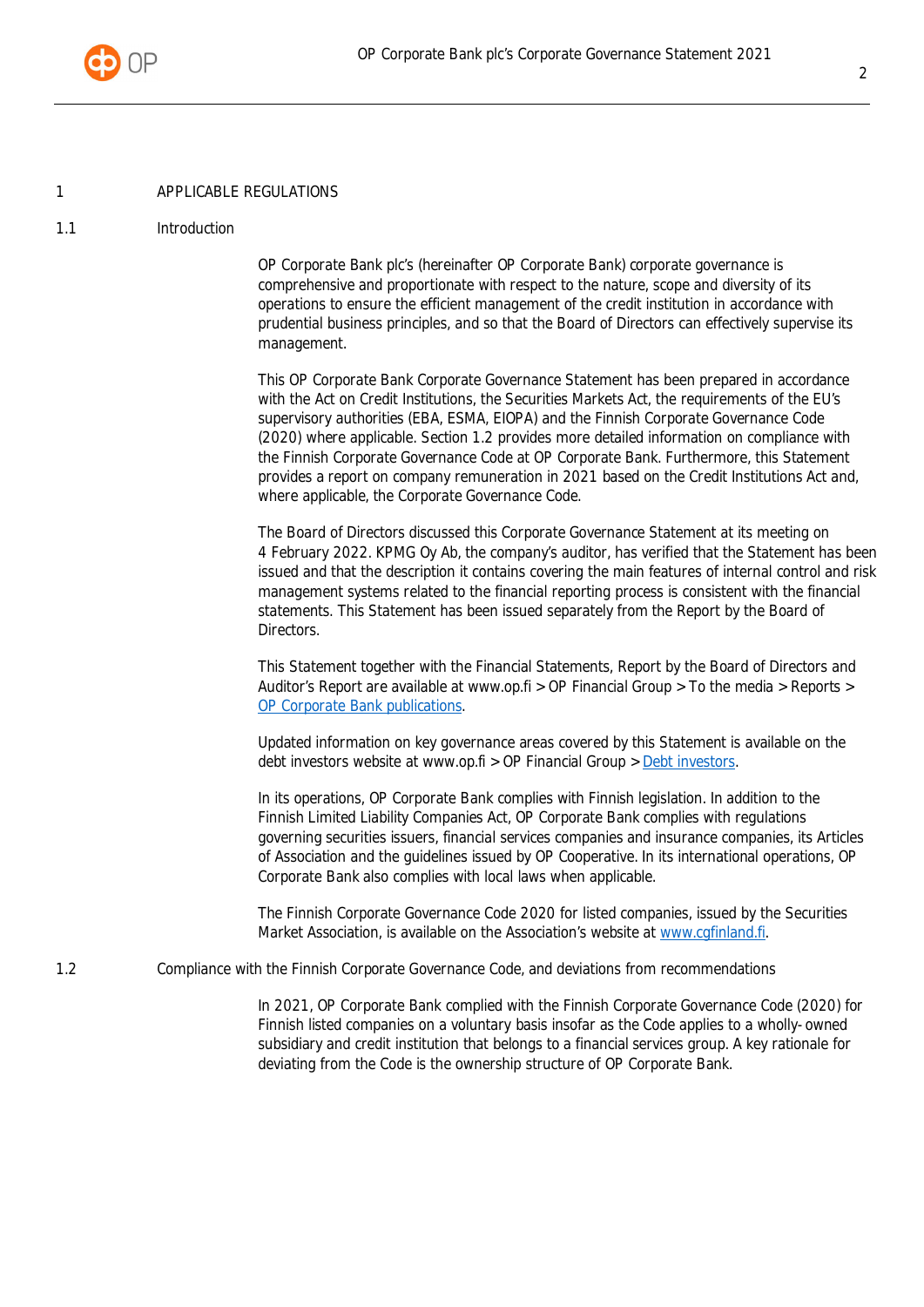

| Recommen<br>dation             | <b>Deviations</b>                                                                                                                                                                                                                                                               | Rationale                                                                                                                                                                                                                                                                                                                                  |  |
|--------------------------------|---------------------------------------------------------------------------------------------------------------------------------------------------------------------------------------------------------------------------------------------------------------------------------|--------------------------------------------------------------------------------------------------------------------------------------------------------------------------------------------------------------------------------------------------------------------------------------------------------------------------------------------|--|
| 1, 2, 3, 4, 10<br>and $22$     | A General Meeting is not organised but the shareholders<br>make a unanimous decision as stated in chapter 5, section 1<br>of the Limited Liability Companies Act. A notice of meeting is<br>not sent, neither are the minutes of the meeting published on<br>the op.fi website. | OP Cooperative is the only shareholder<br>of OP Corporate Bank plc.                                                                                                                                                                                                                                                                        |  |
|                                | All of the members of the Board of Directors are executive<br>members dependent on the company and/or its shareholder,<br>OP Cooperative.                                                                                                                                       |                                                                                                                                                                                                                                                                                                                                            |  |
|                                | The General Meeting does not discuss the remuneration<br>policy.                                                                                                                                                                                                                |                                                                                                                                                                                                                                                                                                                                            |  |
| 8                              | The Board does not comprise representatives of both<br>genders.                                                                                                                                                                                                                 | The aim is for the Board of Directors to<br>comprise representatives of both<br>genders, and the company seeks to<br>achieve this objective in the future.                                                                                                                                                                                 |  |
| Reporting<br>require-<br>ments | OP Corporate Bank plc complies with the reporting<br>requirements stated in the Finnish Corporate Governance<br>Code insofar as they apply to a wholly-owned subsidiary and<br>credit institution.                                                                              | The deviations concern information that<br>is not available with respect to OP<br>Corporate Bank plc, or which is<br>irrelevant due to the ownership<br>structure of OP Corporate Bank plc.<br>See above for more detailed rationale<br>concerning deviations from certain<br>recommendations of the Finnish<br>Corporate Governance Code. |  |

## Deviations from the recommendations of the Finnish Corporate Governance Code, and rationale for such deviations

## <span id="page-3-0"></span>2 OP FINANCIAL GROUP'S STRUCTURE AND OP CORPORATE BANK GROUP'S STRUCTURE

In terms of operations and ownership, OP Corporate Bank belongs to OP Financial Group. Established in 1902, OP Financial Group is a financial services group based on a cooperative foundation. OP Financial Group is made up of 121 member cooperative banks (as at 31 December 2021) and their central cooperative (OP Cooperative) as well as a number of subsidiaries and affiliates.

The amalgamation of deposit banks comprises OP Cooperative (the central cooperative) and its member credit institutions, such as OP Corporate Bank, OP Financial Group member cooperative banks and financial institutions and service companies in which the abovementioned institutions jointly hold more than half of the voting rights.

OP Cooperative Consolidated comprises OP Cooperative, which acts as the parent entity, and entities majority-owned or wholly-owned by the parent institution or any of its subsidiaries. OP Corporate Bank is part of OP Cooperative Consolidated and is a subsidiary wholly owned by OP Cooperative.

OP Corporate Bank acts as the central financial institution for OP Financial Group member cooperative banks.

The central cooperative is obliged to support its member credit institution in order to prevent it from being placed into liquidation and is liable for its member credit institution's debts which cannot be paid using the member credit institution's capital. Each member credit institution, for its part, is liable to pay a proportion of the amount which the central cooperative has paid to another member credit institution as part of support action or to a creditor of such member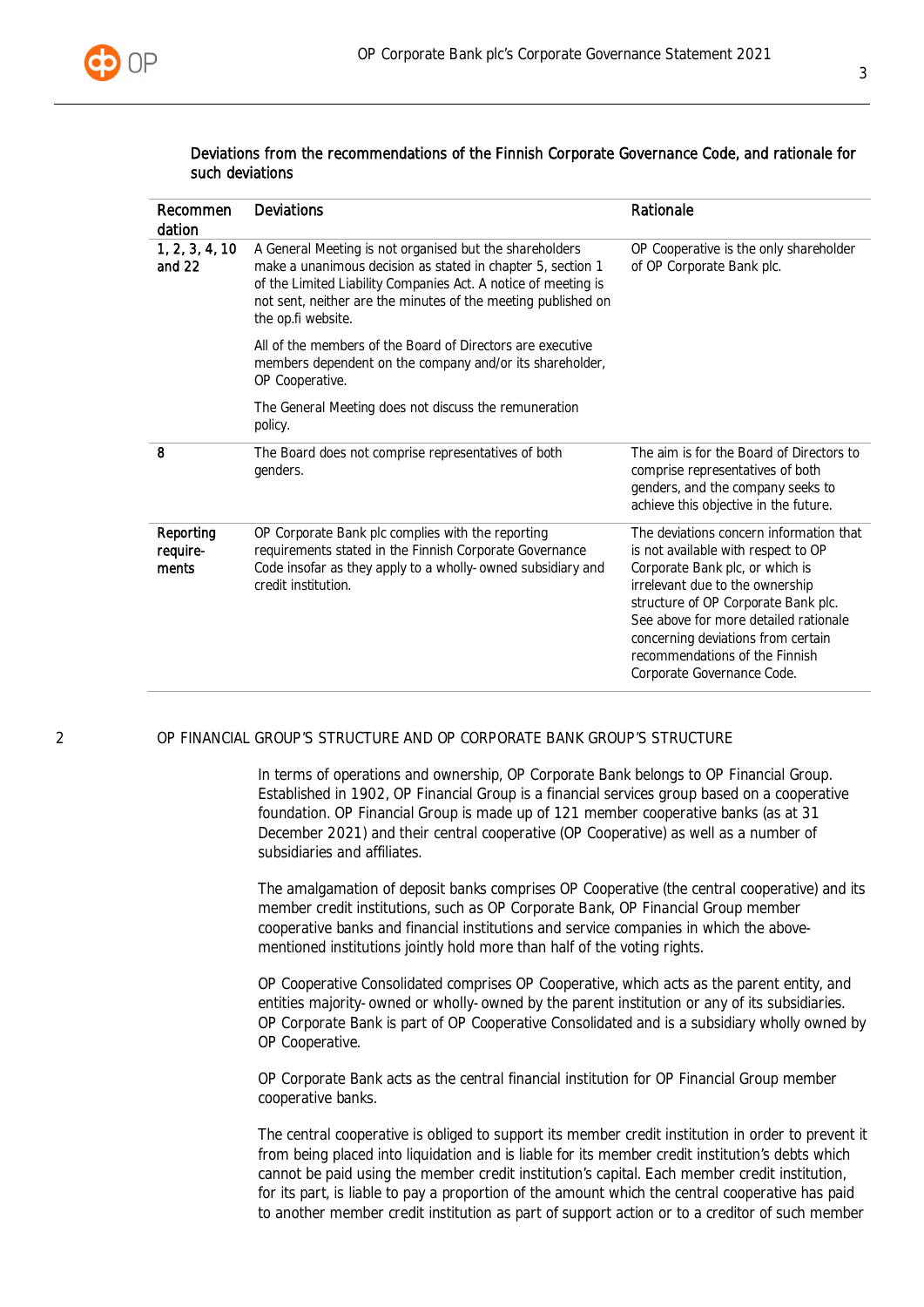

credit institution in payment of an amount overdue. In the case of the central cooperative's default, a member credit institution has unlimited refinancing liability for the central cooperative's debts.

Read more about OP Financial Group's structure in section 2 of OP Financial Group's Corporate Governance Statement 2021.

As a result of the restructuring described below, OP Corporate Bank no longer constituted a group of companies as of 1 December 2021. In 2021, OP Corporate Bank Group comprised OP Corporate Bank plc, the parent company, and its subsidiaries. The most significant subsidiaries included OP Custody Ltd engaged in securities custody and clearing services, Pohjola Insurance Ltd engaged in non-life insurance business, and its subsidiary, Pohjola Hospital Ltd, engaged in special healthcare services.

Due to the following structural arrangements carried out in OP Corporate Bank Group, OP Corporate Bank plc no longer constitutes a reporting group as of 1 December 2021:

- On 31 October 2021, OP Corporate Bank's subsidiaries in Estonia, Latvia and Lithuania merged into OP Corporate Bank through a cross-border merger.
- On 29 November 2021, the shares of Pohjola Insurance Ltd were transferred to the direct ownership of OP Cooperative as a result of a partial demerger of OP Corporate Bank. Pohiola Insurance Ltd sold Pohiola Hospital Ltd to Pihlajalinna Terveys Oy through a corporate transaction that was published on 2 July 2021. On 14 January 2022, the Finnish Competition and Consumer Authority approved the transaction, and Pohjola Hospital Ltd transferred into the ownership of Pihlajalinna Terveys Oy.
- On 30 November 2021, OP Corporate Bank sold all shares of OP Custody Ltd to OP Cooperative.

OP Corporate Bank plc continues to have branches in Estonia, Latvia and Lithuania. Of the structured entities, real estate funds Real Estate Fund II and Real Estate Fund III have been consolidated into the Group.

#### <span id="page-4-0"></span>3 OP FINANCIAL GROUP'S RESPONSIBLE OPERATIONS AND GOOD CORPORATE GOVERNANCE

OP Financial Group's core values and principles governing corporate responsibility and good corporate governance also guide the operations of OP Corporate Bank.

OP Financial Group has defined core values that guide its operations and support its mission. The Group's core values are people first, responsibility, and succeeding together. In its operations, OP Financial Group applies its Code of Business Ethics, which includes the key principles for corporate responsibility and environmental impact that all employees and members of governing bodies of OP Financial Group must observe. The Group is committed to complying with international principles that guide operational responsibility. The most important of these are the principles of the United Nations Global Compact initiative. OP Financial Group is a Signatory of the Principles for Responsible Banking under the United Nations Environment Programme Finance Initiative (UNEP FI). In addition, the Group's fund and asset management companies have signed the UN Principles for Responsible Investment (UN PRI).

Corporate responsibility is an integral part of OP Financial Group's business and strategy. OP Financial Group reports regularly on its corporate responsibility issues according to the Global Reporting Initiative (GRI) guidelines.

OP Cooperative's Board of Directors and, with respect to the diversity of governance, the Supervisory Council, have confirmed the Principles of Good Corporate Governance for OP Financial Group. These Principles cover all OP Financial Group entities as applicable. The Group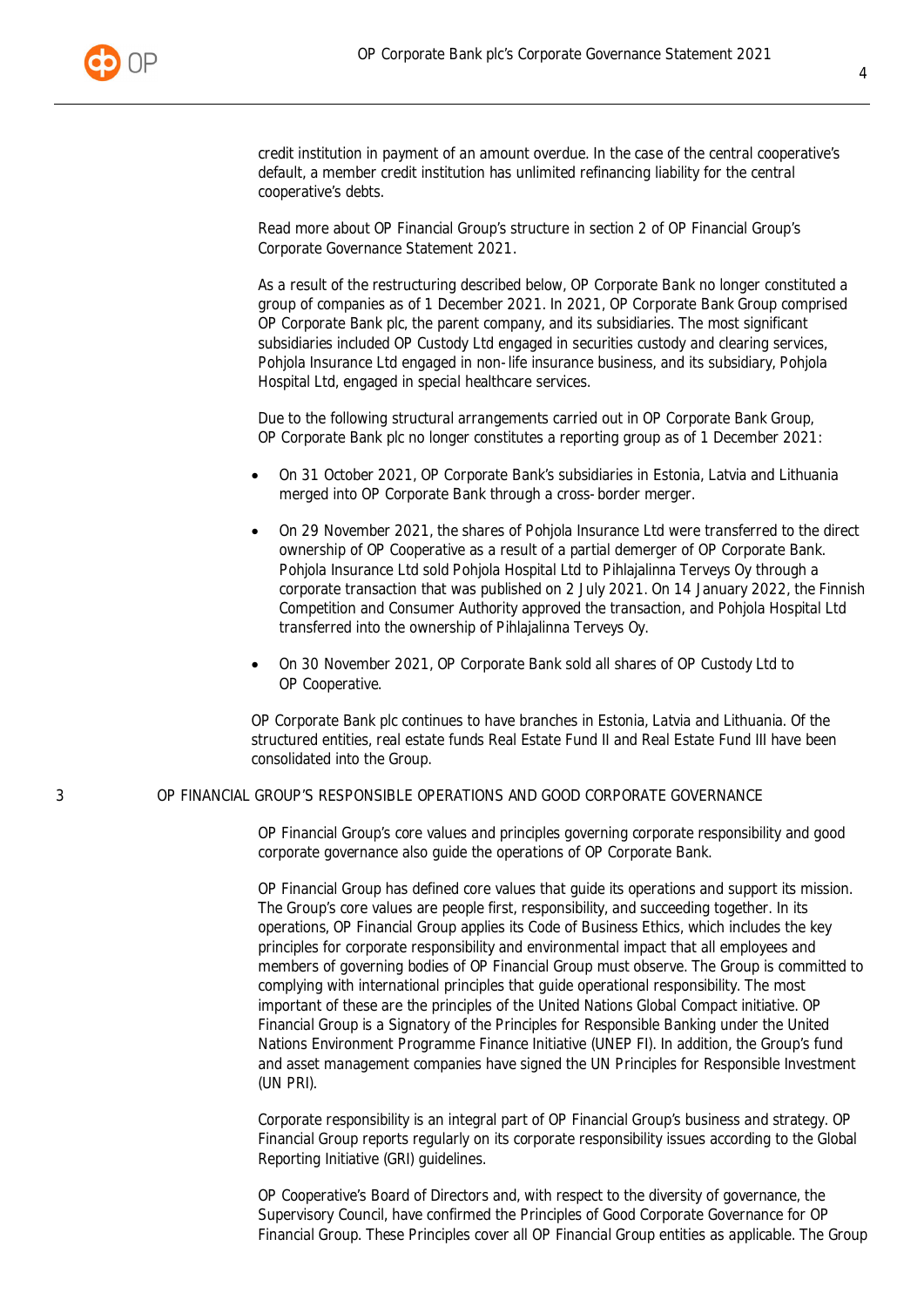

entities may, if necessary, also draw up their own guidelines expanding on the Group-wide guidelines.

Read more about OP Financial Group's corporate responsibility and good corporate governance in section 3 of OP Financial Group's Corporate Governance Statement 2021.

## <span id="page-5-0"></span>4 OP CORPORATE BANK'S GOVERNANCE STRUCTURE

The only shareholder of OP Corporate Bank, OP Cooperative, exercises the decision-making power of shareholders at the General Meeting. The General Meeting elects the Board of Directors and auditors, for example. Instead of the General Meeting, a shareholder may make a written shareholder decision on a matter within the powers of the General Meeting. The Board of Directors is in charge of the company's strategic management. Responsibility for operational management rests with the President and CEO appointed by the Board of Directors.

## <span id="page-5-1"></span>5 GENERAL MEETING

The Annual General Meeting (AGM) must be held within six months of the termination of the financial year on a date specified by the Board of Directors. The AGM shall discuss matters assigned to it in accordance with the Articles of Association and any other business referred to in the notice of the meeting.

Based on the shareholder's written decision, OP Corporate Bank plc's only shareholder, OP Cooperative, discussed the matters within the remit of the AGM on 22 March 2021, as specified in the Articles of Association: it adopted the Financial Statements for 2020, discharged members of the Board of Directors and the President and CEO from liability, decided that no dividend be distributed for the financial year 2020 and elected members to the company's Board of Directors and the auditor.

On 23 September 2021, the company's only shareholder, OP Cooperative, made a shareholder decision on a matter within the remit of the General Meeting, whereby it decided to approve the partial demerger between OP Corporate Bank plc and OP Insurance Holding Ltd as specified in the demerger plan signed on 2 July 2021 and registered on 8 July 2021.

#### <span id="page-5-2"></span>6 BOARD OF DIRECTORS

<span id="page-5-3"></span>6.1 Election and composition of the Board of Directors

The General Meeting of OP Corporate Bank elects members to the Board of Directors, and the parent OP Cooperative prepares proposals to the General Meeting related to the election. The Board of Directors has a minimum of four and a maximum of seven members. A Board member's term begins upon closing of the General Meeting electing the member and terminates upon closing of the Annual General Meeting following the election.

Credit institutions' board members are required to demonstrate the kind of reliability and professionalism and to fulfil the fit and proper criteria specified in the Act on Credit Institutions and official regulations. Board members are subject to a regular Fit & Proper assessment.

OP Financial Group has a long-term approach to planning the composition of its management bodies. Effective work in management bodies requires that their members have sufficiently diverse expertise, skills and experience. Read more about the principles of the diversity of management bodies in section 3.3 of OP Financial Group's Corporate Governance Statement 2021.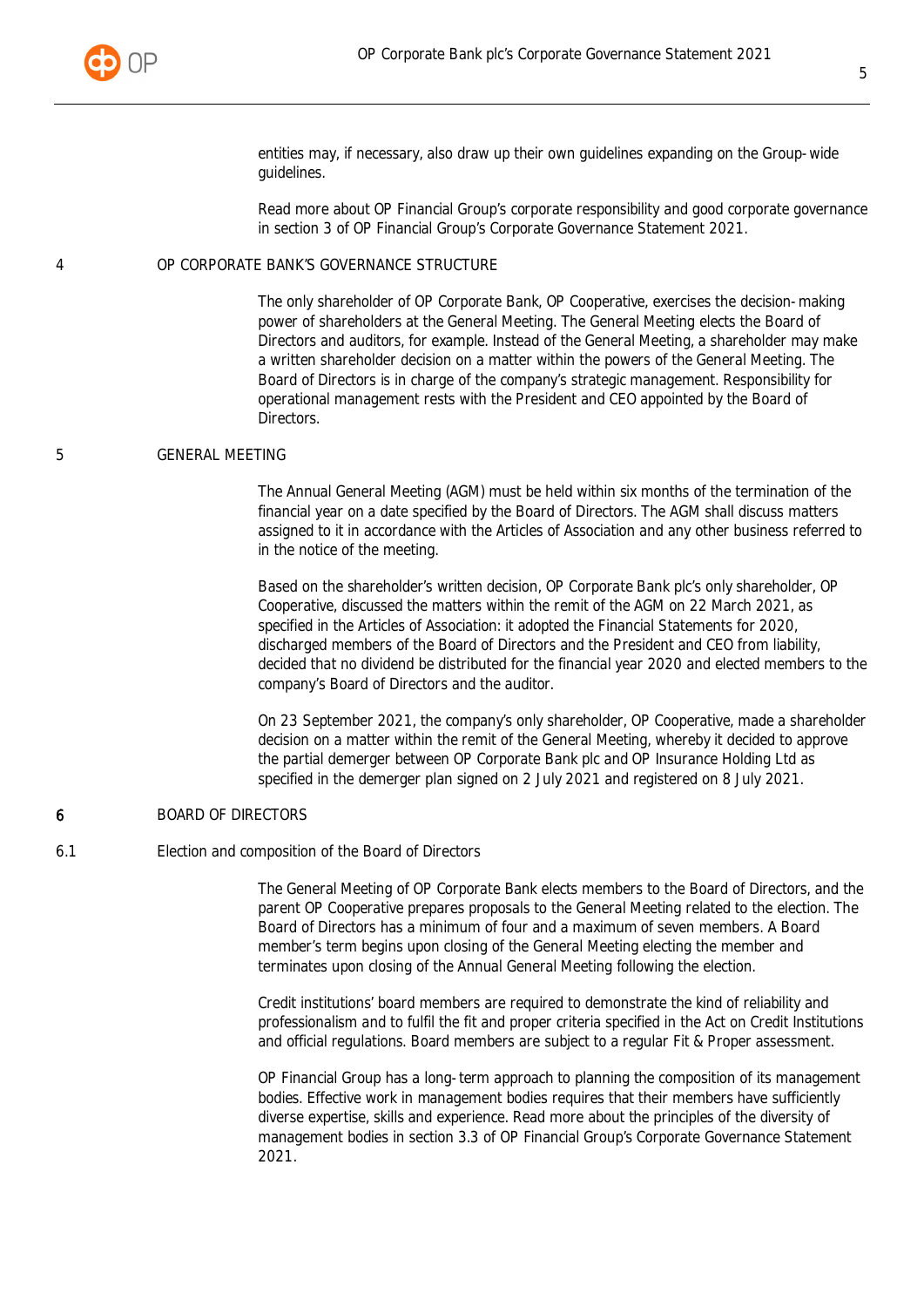

## Members of the Board of Directors and Board meetings in 2021

Timo Ritakallio, b. 1962 Chair of the Board of Directors

OP Financial Group's President and Group Chief Executive Officer, OP Cooperative's CEO D.Sc. (Tech.), LL.M, MBA

Vesa Aho, b. 1974 CFO, OP Financial Group M.Sc. (Econ. & Bus. Adm.)

Olli-Pekka Saario, b. 1957 Managing Director, Turun Seudun Osuuspankki LL.M, eMBA

Pasi Sorri, b. 1972 Managing Director, Keski-Suomen Osuuspankki M.Sc. (Econ. & Bus. Adm.)

Jarmo Viitanen, b. 1960

Managing Director, Helsinki Area Cooperative Bank M.Sc. (Agr. & For.), eMBA

Personal data, key work experience and the most significant other relevant positions of the Board members can be found on OP Financial Group's debt investors pages at www.op.fi > OP Financial Group > Debt investors > Corporate Governance (OP Corporate Bank plc) > [Board](https://www.op.fi/op-financial-group/debt-investors/corporate-governance-op-corporate-bank-plc/board-of-directors/board-members) [members.](https://www.op.fi/op-financial-group/debt-investors/corporate-governance-op-corporate-bank-plc/board-of-directors/board-members)

In 2021, the Board of Directors had 14 meetings. The Board members' attendance rate stood at 97%.

All of the members of the Board of Directors are executive members dependent on the company and/or its shareholder (OP Cooperative).

<span id="page-6-0"></span>6.2 Duties of the Board of Directors

In each subsidiary of OP Cooperative, the board of directors is responsible for due organisation of the subsidiary's governance and operations. When performing their duties, the board of directors must take account of OP Financial Group's strategic statements and other policy lines, confirmed principles and instructions issued by the central cooperative's Supervisory Council, Board of Directors and President and Group Chief Executive Officer concerning matters where the central cooperative is obliged or has the right to issue policy lines regarding the entire Group. The charters of the subsidiaries' boards of directors describe the duties of each board of directors.

The Board of Directors of OP Corporate Bank is responsible for the company's management and appropriate organisation of operations. The Board of Directors must ensure that supervision of the company's accounting and financial management is duly organised. In addition, the Board of Directors deals with, in terms of quality and extent, far-reaching and fundamentally important matters in principle from the perspective of the company's operations, and any unusual matters.

The Board of Directors and the President and CEO must manage the company and its consolidation group professionally following sound and prudent business practices and the principles of good corporate governance.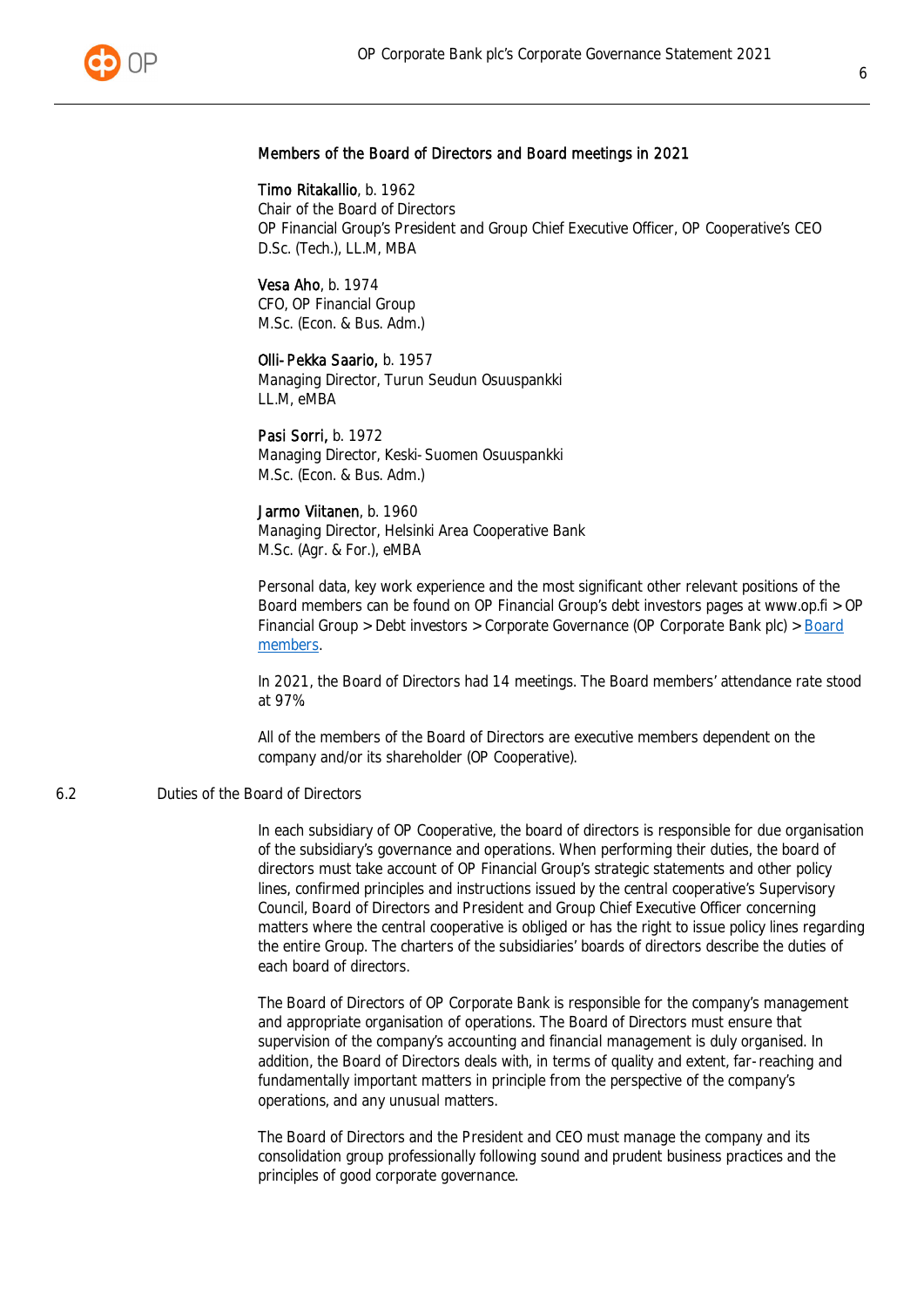

The Board of Directors has confirmed a written charter defining the duties and meeting procedures applying to the Board of Directors. In this respect, the Board of Directors shall, among other things:

- appoint and dismiss the President and CEO and their deputy after hearing the Board of Directors of the central cooperative
- confirm values to be adhered to with respect to the company's operations
- decide on the company's business strategy and its implementation
- decide on major organisational changes
- decide on significant investments
- decide on other matters relevant to the company's business, such as major changes to the product portfolio or pricing principles
- approve the bank's capital plan which includes capital adequacy targets and a contingency plan
- approve the bank's funding plan and funding authorisations
- approve the investment plan for the liquidity buffer
- decide on the remuneration of the company's management and personnel in line with Group-level principles
- approve the annual plan and targets and supervise their implementation
- record guidelines issued by the central cooperative under section 17 of the Act on the Amalgamation of Deposit Banks, confirm any other guidelines issued by the central cooperative and approve the necessary supplementary instructions specific to business segments and companies
- appoint the presiding officers for OP Corporate Bank's Senior Credit Committee
- decide on significant outsourcing arrangements
- monitor and assess the effectiveness of the company's internal control, internal audit and risk management systems and consult, at least once a year, the company's Chief Compliance Officer, Chief Audit Officer and the auditor
- monitor and assess the company's financial reporting system
- discuss and approve the financial statements, prepare the report by the Board of Directors and make the proposal for dividend distribution
- be responsible for any other duties of the Board of Directors as prescribed by legislation or in regulations issued by the relevant authority.

## <span id="page-7-0"></span>7 PRESIDENT AND CEO AND SENIOR MANAGEMENT

#### President and CEO

The Board of Directors appoints the President and CEO. The central cooperative's Board of Directors may exercise the parent entity's shareholder engagement in the appointment of the President and CEO.

Katja Keitaanniemi (b. 1973), Lic.Sc. (Tech.), Executive Vice President of OP Financial Group's Banking Corporate and Institutional Customers, has acted as the company's President and CEO since 6 August 2018. Jari Jaulimo (b. 1962), LL.M., Trained on the bench, MBA, Head of Transaction Banking, has acted as deputy to the President and CEO since 1 August 2020.

The President and CEO is in charge of the company's daily management in accordance with the instructions and orders issued by the Board of Directors, while ensuring that accounting practices comply with the laws and that financial management is organised in a reliable manner. The President and CEO's duties include the management and supervision of the company's business, and responsibility for the development and coordination of the company's operations.

Personal data, key work experience and the most significant other relevant positions of the President and CEO can be found on OP Financial Group's debt investors pages at www.op.fi > OP Financial Group > Debt investors > Corporate Governance (OP Corporate Bank plc) >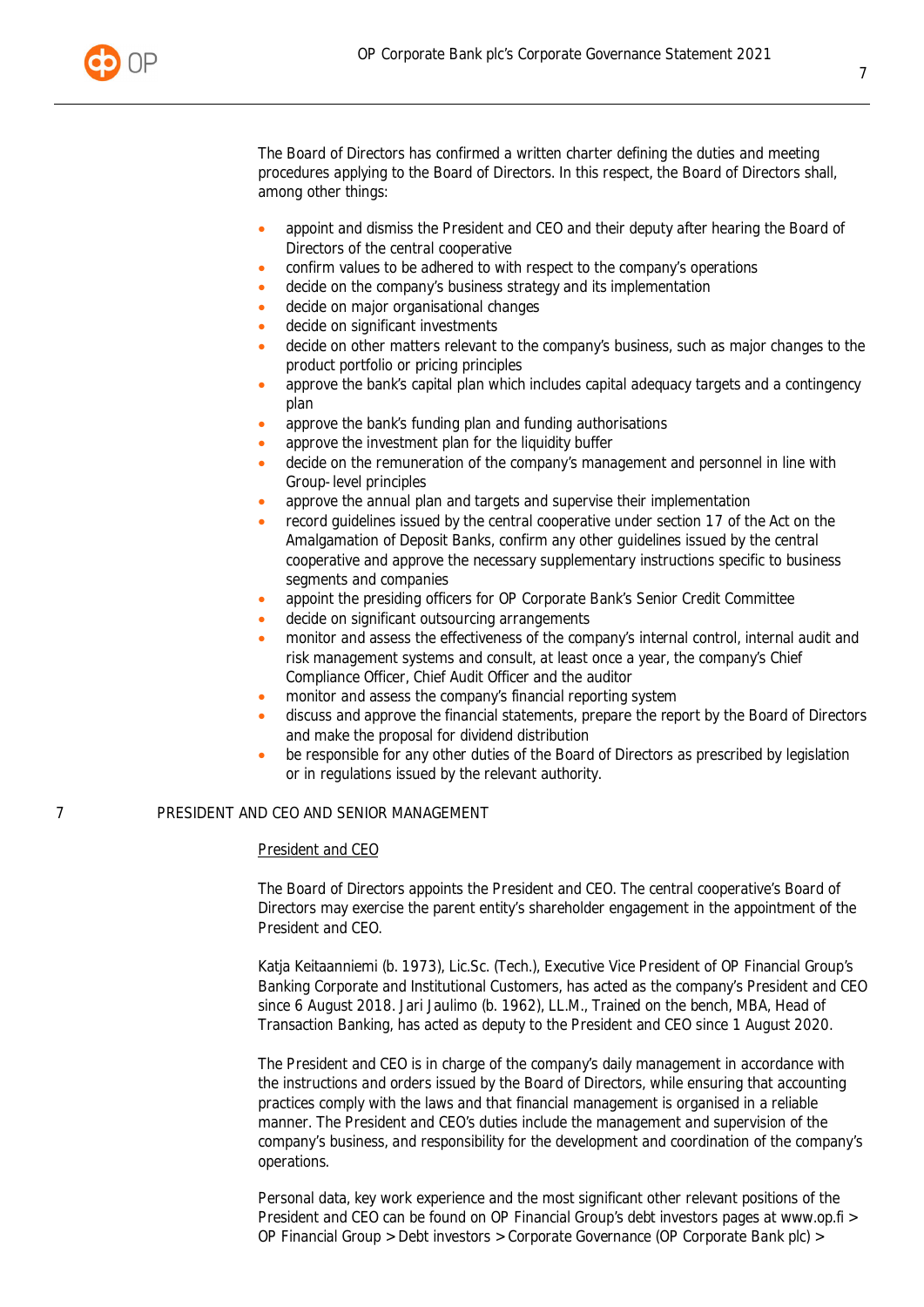

[President and CEO.](https://www.op.fi/op-financial-group/debt-investors/corporate-governance-op-corporate-bank-plc/president-and-ceo) Information on the President and CEO's remuneration can be found in section 11 below.

#### Senior management

The purpose of the management team is to take charge of the overall control of the company in such a way that the company achieves its profit and other business targets while following OP Financial Group's strategy and policies and that the company's risk exposure is in line with approved risk-taking policies. The management team is tasked with supporting the managing director in the operational implementation of the company's strategy, achieving the earnings target and other separately agreed targets, and ensuring the competitiveness of products and services.

To fulfil its role, the management team will, among other things, discuss the targets and priorities, operating and competitive environment, decision-making powers, strategy, business policy priorities, annual plans, quarterly business plans and reviews, development and investment plans, financial performance and risk exposure, development of the organisation's personnel and management, the reports of risk management, compliance and internal audit, regulatory reviews, the effectiveness of internal control and risk management, and major topics to be presented to OP Cooperative's Executive Management Team and its committees and to the company's board of directors.

## Management team in 2021

#### Laura Hakamies, b. 1977

Head of Corporate Lending and Capital Markets Financing M.Sc. (Econ. & Bus. Adm.), M.A.

#### Jari Jaulimo, b. 1962

Head of Transaction Banking LL.M, Trained on the bench, MBA

#### Antti Karhu, b. 1984

Head of Payment Services M.Sc. (Econ. & Bus. Adm.)

#### Heikki Pelto-Arvo, b. 1960

Head of Credits/Credit Management M.Soc.Sc., eMBA

#### Veli Pekka Petro, b. 1964

Head of Markets/Management of Markets Operations M.Sc. (Econ. & Bus. Adm.)

#### Jarmo Tiihonen, b. 1963

Head of Major Corporate and Institutional Clients and Baltics M.Sc. (Eng.)

<span id="page-8-0"></span>8 BOARDS OF DIRECTORS AND MANAGING DIRECTORS OF OP CORPORATE BANK'S MAJOR SUBSIDIARIES 2021

> The board of directors of each OP Corporate Bank subsidiary ensured that all OP Corporate Bank Group companies were managed in compliance with applicable regulation and OP Financial Group's principles.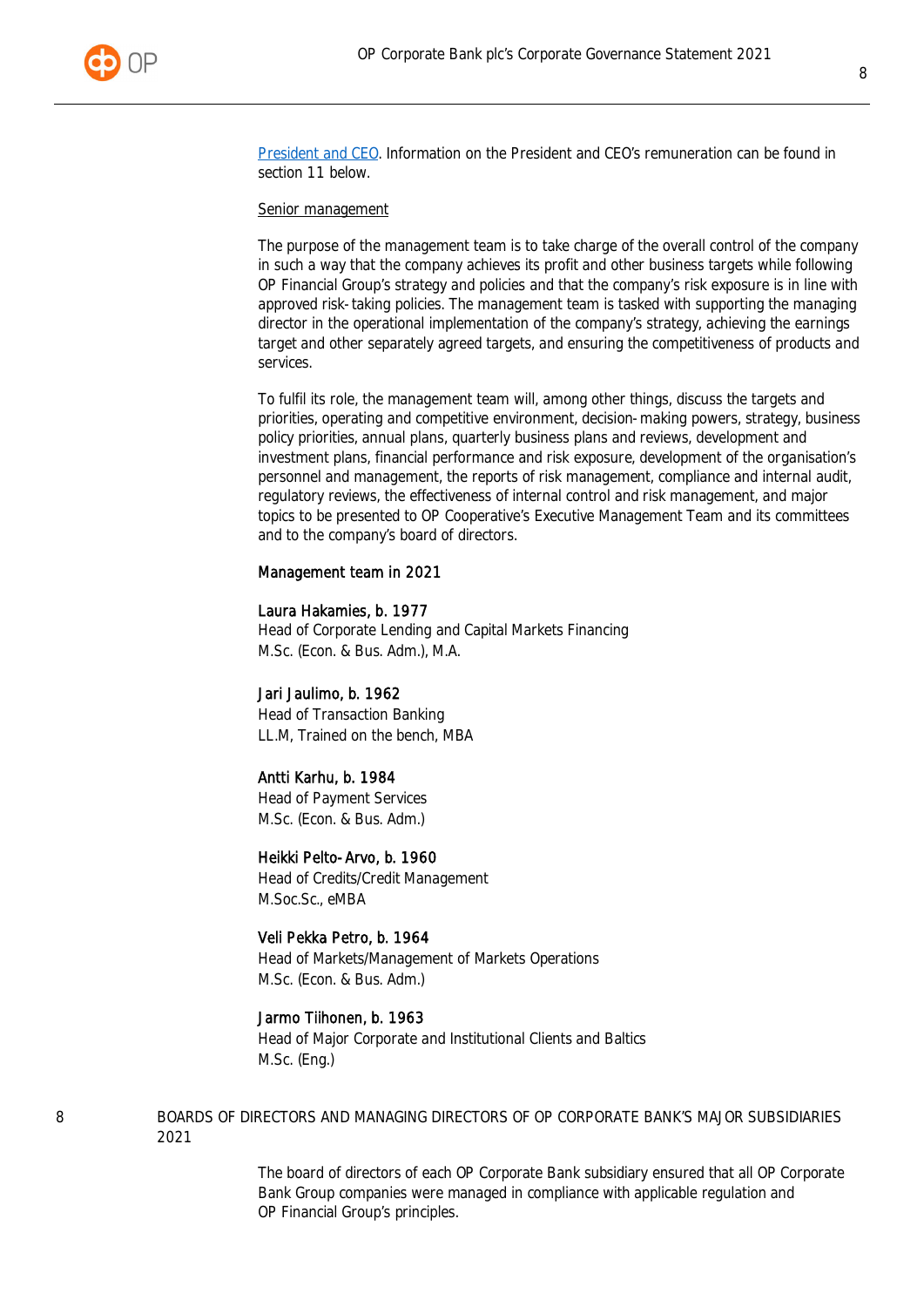

|                       | <b>Board of Directors</b>                                                                                 | <b>Managing Director</b> |
|-----------------------|-----------------------------------------------------------------------------------------------------------|--------------------------|
| OP Custody Ltd        | Tiihonen Jarmo, Chair<br>Lauha Janne<br>Timonen Mikko                                                     | Sakki Kirsi              |
| Pohjola Hospital Ltd  | Lehtilä Olli, Chair<br>Länsisalmi Hannakaisa<br>Puustinen Pekka                                           | Torkki Markus            |
| Pohjola Insurance Ltd | Ritakallio Timo, Chair<br>Aho Vesa<br>Länsisalmi Hannakaisa<br>Reimasto-Heiskanen Jaana<br>Vilpponen Jani | Lehtilä Olli             |

## Boards of Directors and Managing Directors of major subsidiaries in 2021

#### <span id="page-9-0"></span>9 INTERNAL AND EXTERNAL CONTROL

#### <span id="page-9-1"></span>9.1 Internal control

Internal control is a continuous process implemented by the management and other personnel with the aim of providing reasonable assurance of the achievement of targets related to functions, reporting and compliance. It consists of continuous advance guidance and retrospective assurance tasks and functions, which seek to ensure high-quality operations and compliance with guidelines and regulations. These actions apply to all operations, including outsourced services.

At OP Financial Group, OP Cooperative's Board of Directors confirms the Group-level principles of internal control that are observed by all OP Financial Group entities, including OP Corporate Bank.

At OP Financial Group, internal control involves all of the internal guidance exercised to ensure that operations are directed towards targets. It includes all of the operating methods intended to ensure high-quality leadership, risk prevention and management, operational development, the assessment of profitability, accurate reporting and regulatory compliance in operations. Internal control seeks to ensure that the management lays the foundations for high-quality operations.

The roles and responsibilities related to internal control and risk management are arranged into three lines of defence. The first line of defence, the business and centralised functions, are the risk owners. Therefore, they are responsible for compliance with the principles of the confirmed risk management framework – the risk limits and moderate risk appetite – as well as the principles of internal control.

The second line of defence, the functions independent of the business, is responsible for maintaining the internal control framework and for monitoring the implementation of the related policies and procedures. The central cooperative's Risk Management is responsible for OP Financial Group's risk management framework, assessment, monitoring and reporting. The central cooperative's Compliance is responsible for monitoring and ensuring compliance with internal and external rules throughout the organisation, as well as the process for managing compliance risks.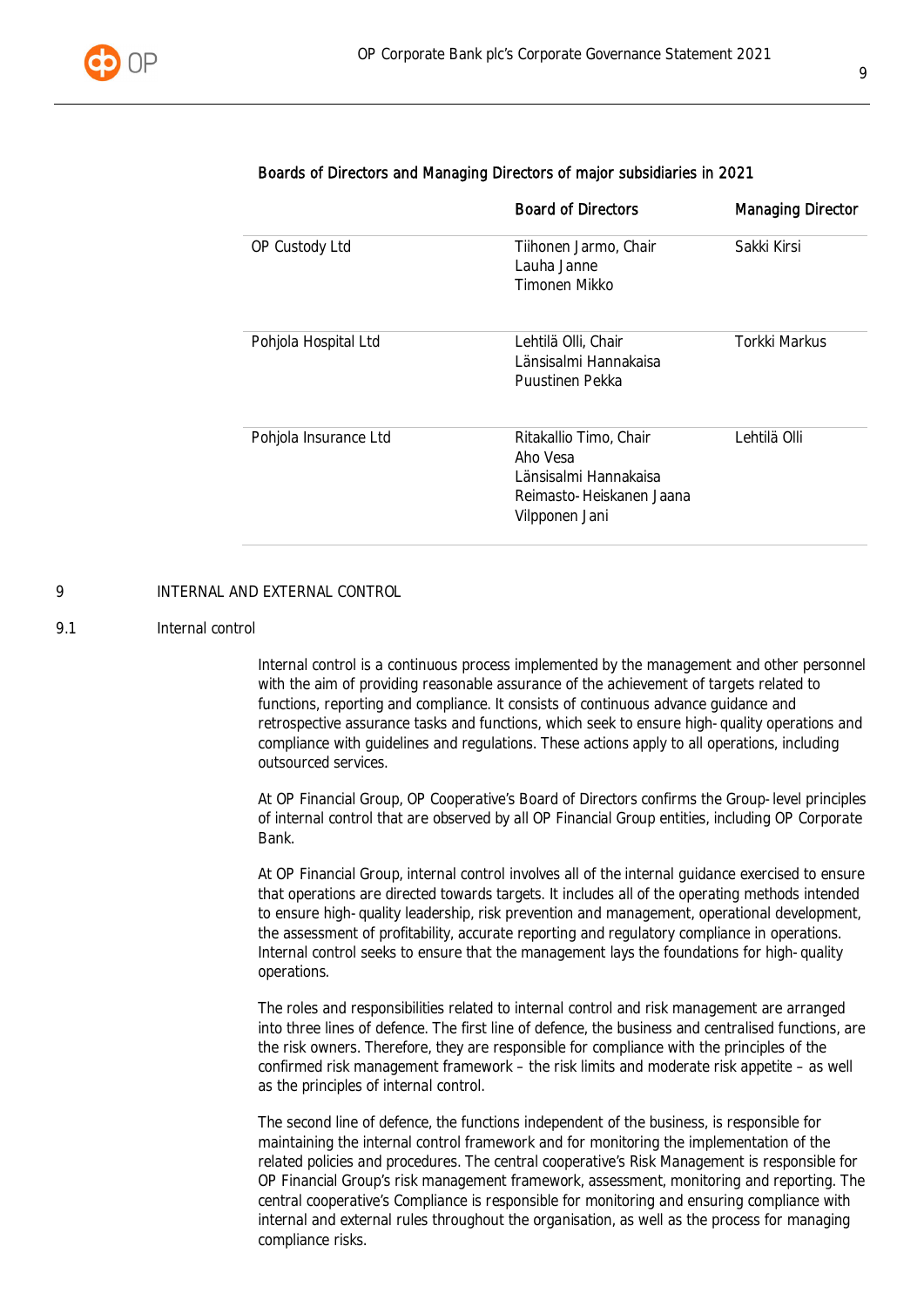

The third line of defence, the central cooperative's Internal Audit, which is independent of the business and the second line of defence, performs independent internal audit activities directed at governance, risk management and control processes and reports to the Group entities' boards of directors and other management. Furthermore, external auditors ensure the effectiveness of internal control.

Every line of defence is responsible for the organisation, adequacy and implementation of the internal control of its own activities.

In the central cooperative's governance, the Audit Committee of the Board of Directors, in particular, has a major role in ensuring that internal control performs effectively and in compliance with regulation. Internal control observations, recommendations given to the business line/division concerned and the progress of the implementation of such recommendations are reported to the Committee on a regular basis.

OP Corporate Bank's Board of Directors is tasked with ensuring that internal control is duly organised, taking account of the Group-wide internal control principles and the supplementary central cooperative guidelines. The company's President and CEO and senior management are responsible for ensuring internal control in practice and that duties are duly segregated.

Internal control is complemented by the opportunity of anyone employed by an OP Financial Group entity to report through an independent channel if they suspect that rules or regulations have been violated (whistleblowing).

#### <span id="page-10-0"></span>9.2 Compliance

Managing compliance risks forms part of internal control and good corporate governance and, as such, forms an integral part of business management and corporate culture. Almost all activities involve compliance risk, and responsibility for managing those risks lies with the business lines/divisions. OP Corporate Bank has a designated senior compliance officer who belongs to the compliance organisation of OP Financial Group. The senior compliance officer reports to the company's Board of Directors. The senior compliance officer is supported by designated compliance officers who together with the central cooperative's compliance officers assist executive management and senior management and the business lines/divisions in the management of risks associated with regulatory non-compliance, supervise regulatory compliance and, for their part, develop internal control.

Compliance ensures that regulations are complied with and implemented mainly by performing compliance supervision, by drawing up compliance risk assessments and by participating in the risk assessment of operating models related to new products and services. Compliance activities, compliance observations and the related recommendations issued to the business lines/divisions are subject to regular reporting to OP Corporate Bank plc's Board of Directors and OP Financial Group's Compliance organisation. Compliance activities must also be reported to OP Cooperative's Executive Management Team and to the Risk Committee of the Board of Directors as part of OP Financial Group level reporting.

One of the strategic priorities is to strengthen the risk management and compliance culture. In 2021, Compliance updated OP Corporate Bank's compliance risk assessment and AML and sanctions risk assessment, which are key tools in the risk-based targeting of compliance supervision and compliance support provided to business divisions. The Group continued to develop its compliance operating models and expanded the use of data analytics as part of compliance supervision. The focus of compliance operations was to improve compliance support provided to the business divisions, use data analysis as part of compliance supervision and clarify compliance reporting.

The Compliance organisation annually draws up a compliance action plan which is discussed and confirmed by OP Corporate Bank's Board of Directors with respect to the company. The Board of Directors also deals with the principles and instructions governing compliance.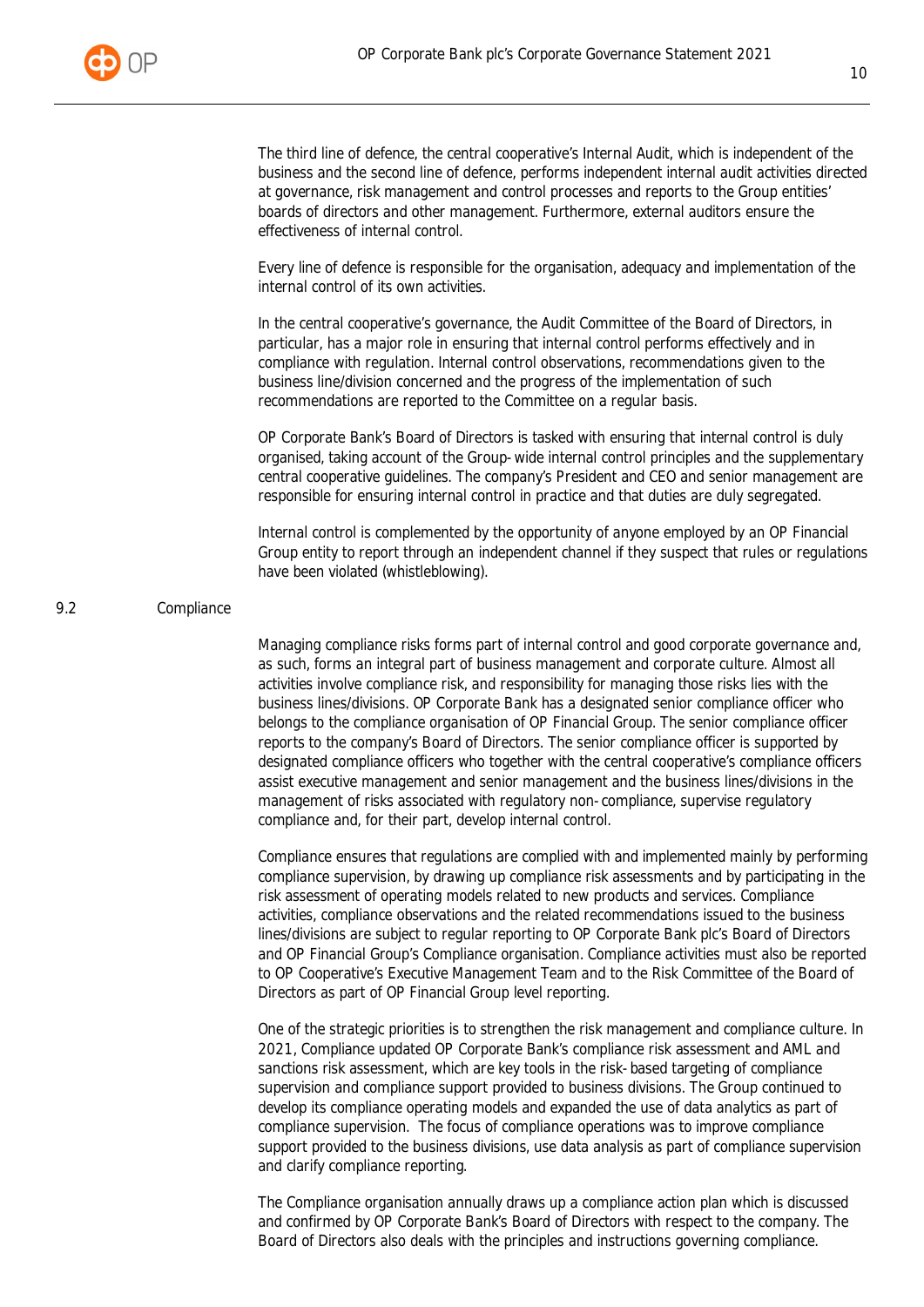

OP Financial Group's Compliance organisation also controls OP Corporate Bank's compliance activities.

Compliance is aimed at preventing the materialisation of compliance risks. For this purpose, the Compliance organisation shall, for example,

- prepare and maintain guidelines on key matters related to practices
- advise employees on, and train them in, matters related to practices
- support the business lines/divisions in the planning of development measures promoting internal control and the management of compliance risks
- keep executive and senior management and the business informed of upcoming regulatory changes and monitor the business's preparation for regulatory changes
- supervise compliance within OP Corporate Bank Group with the current regulatory framework, ethical practices and internal guidelines related to practices and
- regularly report to executive and senior management on recommendations given to the business, the results of control and other observations related to compliance risk exposure.

#### <span id="page-11-0"></span>9.3 Risk management

OP Corporate Bank's independent Risk Management function forms part of OP Financial Group's centralised Risk Management in organisational terms. At OP Financial Group, OP Cooperative's Board of Directors is the most important decision-making body for duties related to risk management. OP Cooperative's Supervisory Council confirms the decisions by the Board of Directors that apply to OP Financial Group's risk appetite. The Risk Committee of the Board of Directors assists the Board of Directors in performing duties related to risk-taking and risk management. Based on the decision by the President and Group Chief Executive Officer, the Executive Management Team has set up a Risk Management Committee, Steering and Compliance Committee and Banking ALM Committee that approve instructions and policy descriptions specifying the Risk Appetite Statement and the Risk Appetite Framework.

The bases for the arrangement of OP Financial Group's risk management prepared by OP Cooperative's senior management and set by the Board of Directors are as follows:

- Senior management prepares business divisions' strategic choices that, in terms of risktaking, are based on OP Financial Group's Risk Appetite Statement (RAS) document, confirmed by OP Cooperative's Supervisory Council. The Risk Appetite Statement outlines and gives grounds for what risks each business unit is ready to take and to what extent. The business units are obliged to operate within the limits of these restrictions.
- Senior management decides on the division of responsibilities as regards risk-taking. The Group defines what risks different earnings logics (product and service packages) can take and any potential elaborations on what risks legal entities and various functions can take within the earnings logics when serving customers.
- The governance structure provides the basis for the fact that the key principles guiding operations and the related policies and operating instructions have been prepared and resolved appropriately and that each activity is assessed and supervised in appropriate manner in view of quality, extent and complexity by expert parties that are independent of business, in addition to monitoring performed by the business concerned.
- OP Financial Group's remuneration schemes are built in line with the Group's mission, core values and targets. Remuneration may not encourage unnecessary risk-taking or actions that are against the customer's best interest. Compliance and Risk Management are involved in the preparation of the remuneration principles, remuneration policy and remuneration schemes and in the determination of supervisory practices related to remuneration processes.
- In addition, the principles of internal control, good corporate governance, good business practices and corporate security set preconditions for practices.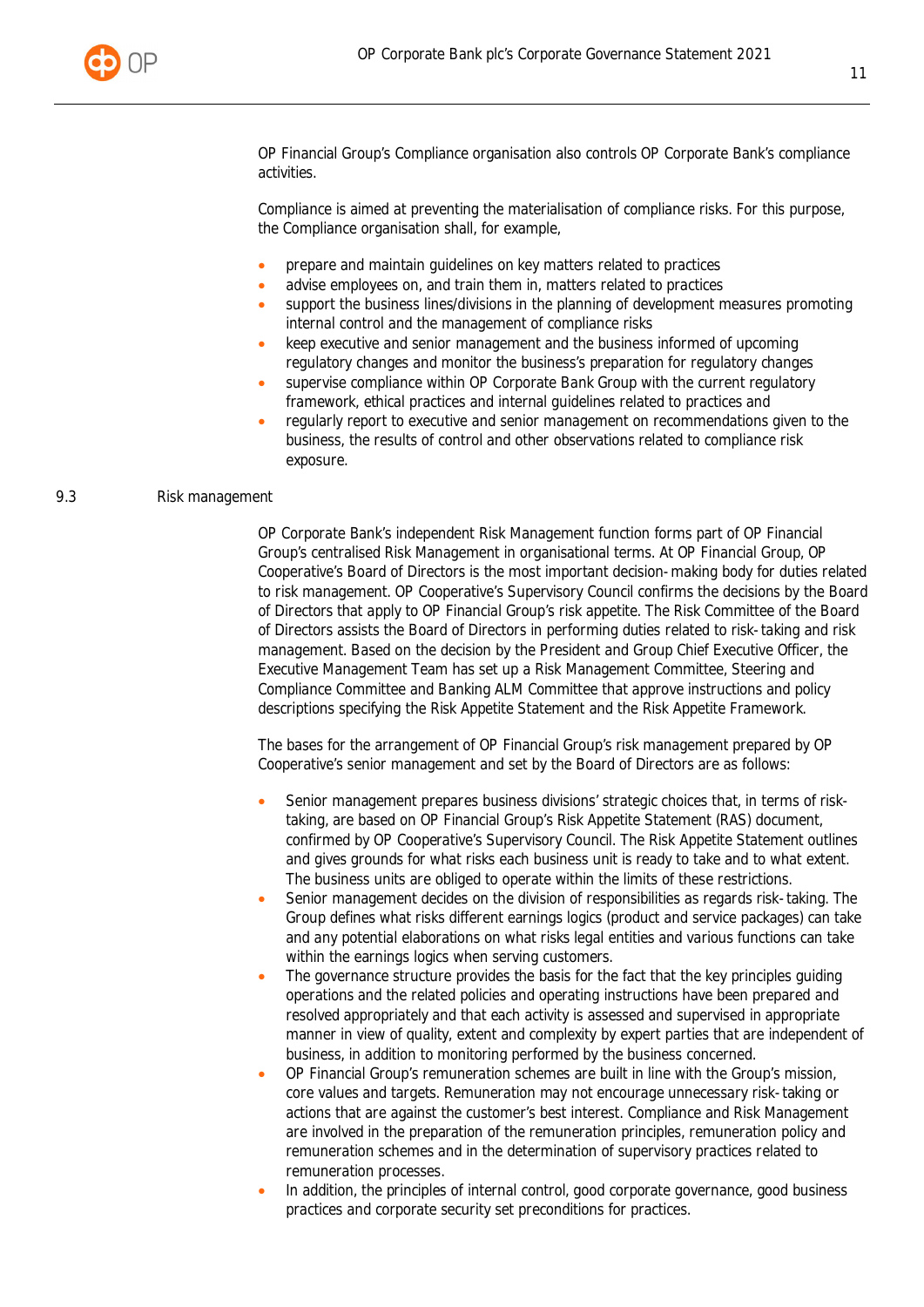

In 2021, the key areas of development included: 1) Further development of stress testing and scenario methods to provide as versatile as possible picture of the impact of changes in the operating environment on business, in support of management decision-making and business development. Of the change drivers in the business environment, those of particular interest include climate and environmental factors and digitalisation. 2) Ensuring undisturbed continuity of operations and development of operational risk management practices, and ensuring that the recovery and resolution plan and their usability comply with regulatory requirements. 3) Development of credit risk management processes and credit risk quantification methods as well as development of risk reporting in support of management decision-making.

## <span id="page-12-0"></span>9.4 Internal Audit

Internal Audit of OP Cooperative (OP Corporate Bank's parent entity), or OP Financial Group's Internal Audit, is responsible for internal audit. Internal audit constitutes independent and objective assessment, verification and consulting activities with a view to generating added value to OP Financial Group and improving its operations. Internal Audit is headed by the Chief Audit Executive who is appointed by OP Cooperative's Board of Directors.

The Audit Committee of OP Cooperative's Board of Directors confirms the Internal Audit action plan, and OP Corporate Bank's Board of Directors confirms the part of the action plan related to the company. Internal Audit reports its observations and recommendations as well as the implementation of the recommendations to OP Corporate Bank's Board of Directors, the management of the auditable entity, OP Cooperative's Executive Management Team and the Audit Committee of the Board of Directors.

In its operations, Internal Audit complies with the Internal Audit Charter confirmed by the Board of Directors and the International Standards for the Professional Practice of Internal Auditing confirmed by the Institute of Internal Auditors (IIA). Internal audit performance is subject to external quality assessment every five years.

In 2021, OP Corporate Bank further developed a model for the self-assessment of the quality of internal audit operations as well as long-term operational planning, the procedures for agile and risk-based auditing, and the use of data analytics in audits.

OP Corporate Bank's Board of Directors confirmed the internal audit action plan for 2021. In addition to audits directly targeted at the company, internal audit has been performed indirectly as part of audit applying to the centralised functions of OP Financial Group. The audits were prioritised and targeted on a risk basis by taking account of OP Financial Group's strategic targets, regulatory requirements and Internal Audit priorities. In assessing the processes subjected to auditing, particular emphasis was placed on their efficiency and on the adequacy and functionality of controls and other internal supervision.

## <span id="page-12-1"></span>9.5 External control

<span id="page-12-2"></span>9.5.1 Audit

The General Meeting of OP Corporate Bank elects an audit firm chartered by the Finnish Patent and Registration Office to act as the auditor. The auditor's term of office is the financial year during which they were elected, ending upon the closing of the next Annual General Meeting after their election.

The Audit Committee of the Board of Directors of OP Cooperative, OP Corporate Bank plc's parent entity, puts audit services out to tender at some five years' interval (last time in 2018 by the then Audit Committee of the Supervisory Board), on the basis of which the Audit Committee makes a recommendation to the Board of Directors on the auditor to be appointed. The Board of Directors makes a proposal to the Cooperative Meeting regarding the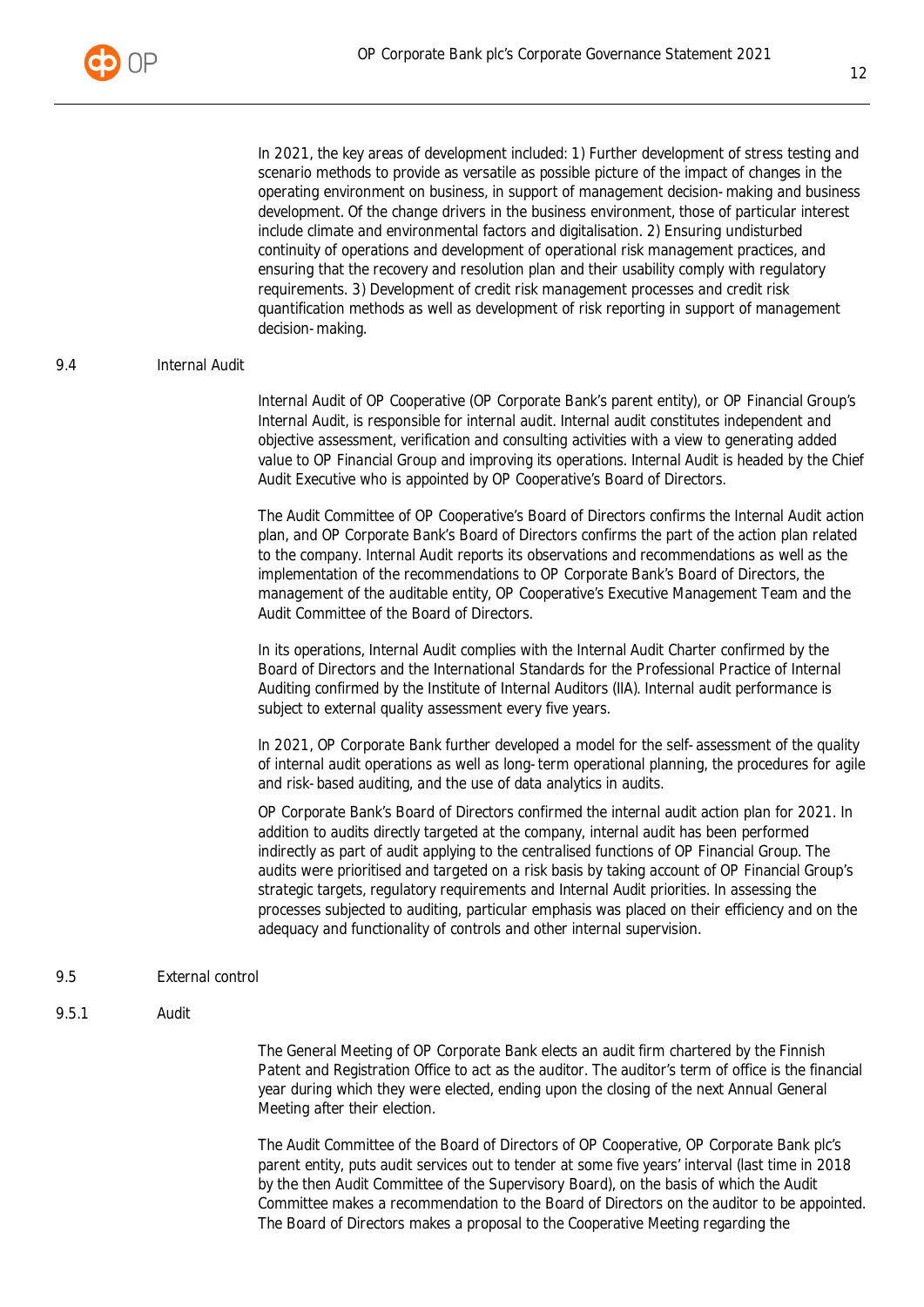

appointment of an auditor. The Audit Committee of OP Cooperative's Board of Directors annually assesses the quality of the auditor's performance and ancillary services, the independence of the audit firm's auditors and the statement of ancillary services.

The audit firm's auditors are tasked with auditing the accounting, internal control, accounting policies, management accounting judgements, presentation and structure of the financial statements of the company and its Group in order to obtain assurance that the financial statements of the Group entities have been prepared in compliance with the rules and regulations in force governing the preparation of financial statements and give the company's shareholders and other stakeholders a true and fair view of the financial position, financial performance and cash flows of the Group.

KPMG Oy Ab, a firm of authorised public accountants, acted as the company's auditor in 2021 with Juha-Pekka Mylén, APA, acting as the chief auditor, appointed by KPMG Oy Ab. KPMG Oy Ab has acted as the company's auditor since 2002 and Juha-Pekka Mylén as chief auditor since 2019.

OP Corporate Bank plc has used KPMG Oy Ab's advisory services related mainly to the comfort letters of bond programmes and tax counselling.

In 2021, audit fees paid by OP Corporate Bank plc to auditors totalled EUR 283,000 (267,000), whereas fees for assignments as referred to in chapter 1, section 1(1)(2) of the Auditing Act totalled EUR 0 (982), fees for tax advisory services EUR 139,000 (71,000) and fees for other services EUR 62,000 (108,000). Non-audit services rendered by KPMG Oy Ab totalled EUR 201,000 (179,000) (excl. VAT). The corresponding figures for 2020 are shown in brackets.

## <span id="page-13-0"></span>9.5.2 Supervision by the central cooperative

OP Corporate Bank belongs to the amalgamation of deposit banks, under applicable laws. The amalgamation comprises OP Cooperative as the central cooperative together with its member credit institutions as well as financial institutions and service companies in which the abovementioned institutions jointly hold more than half of the voting rights. OP Cooperative controls the amalgamation's operations and provides the companies within the amalgamation with guidelines on the qualitative requirements for safeguarding their liquidity and capital adequacy, as well as guidelines for their risk management, good corporate governance and internal control. The central cooperative may also confirm general principles to be followed by the member credit institutions in operations relevant to the amalgamation.

OP Cooperative supervises the operations of its member credit institutions, including OP Corporate Bank, as referred to in the Act on the Amalgamation of Deposit Banks. In its operations, the company takes account of OP Financial Group's strategy, confirmed by OP Cooperative's Supervisory Council, and regulations and guidelines on risk management and other operations issued by OP Cooperative to the member banks. OP Corporate Bank reports to OP Cooperative in a separately agreed manner.

#### <span id="page-13-1"></span>9.5.3 Regulatory supervision

OP Corporate Bank is supervised by the Financial Supervisory Authority and the European Central Bank as prescribed in the laws governing financial and insurance markets. The company's operations in Estonia, Latvia and Lithuania are supervised when applicable by the respective national regulators.

## <span id="page-13-2"></span>10 FINANCIAL REPORTING PROCESS

The different financial management units subordinate to OP Financial Group's CFO take charge of not only the preparation of interim reports, half-year financial reports, financial statements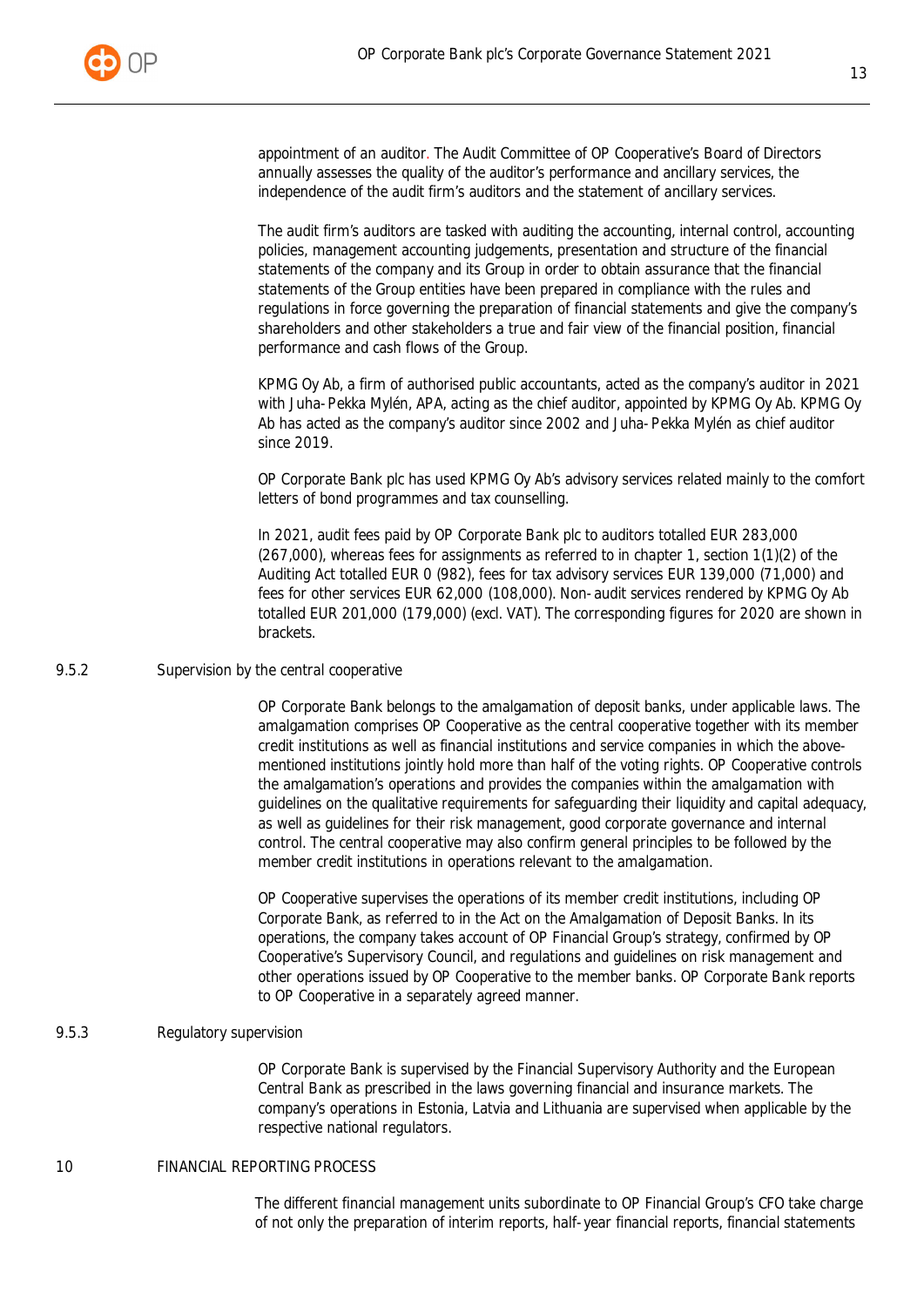bulletins and annual financial statements for OP Financial Group and Group entities, as required by financial accounting, but also of the production of management accounting reports, such as monthly reports on business performance. The Controller function within OP Financial Group also produces earnings forecasts, analyses the actual outcome in comparison with the forecasts, and reports on any deviations.

Correctly consolidated information using sub-ledger accounting and OP Corporate Bank Group companies' information forms the basis of reliable financial reporting.

OP Corporate Bank uses Group-wide financial reporting and risk reporting to monitor the achievement of its business goals and financial targets, and these reports are regularly reviewed at the meetings of senior management and OP Corporate Bank's Board of Directors as well as OP Cooperative's Executive Management Team. The management compares financial information in financial reports with related plans, and analyses any differences. In addition, the management assess the earnings outlook for the current year and for a longer period of time. The same principles apply to the management's monthly financial performance and risk reports. When preparing and examining the report, the management ascertains the accuracy and correctness of the financial results and reporting by analysing the performance and risk exposure and any deviations from targets.

External reporting is based, for example, on the International Financial Reporting Standards, the Finnish Limited Liability Companies Act, the Act on Credit Institutions, the Insurance Companies Act, the Accounting Act, and the standards and regulations issued by the Financial Supervisory Authority. OP Financial Group's shared principles are applied in the accounting, financial statements and consolidated financial statements of all OP Financial Group entities. Responsibility for the interpretation of, guidelines on and advice on standards, other laws governing the preparation of financial statements and official accounting requirements as well as the preparation of and compliance with common accounting policies rests with OP Cooperative, OP Financial Group's central cooperative. Whenever necessary, the company turns to auditors who give a statement of the selected principles and interpretations.

The Board of Directors must ensure that supervision of the company's accounting and financial management is duly organised. It decides on reporting, procedures and qualitative and quantitative indicators used to assess operational efficiency and performance in line with principles adopted by OP Cooperative. The Board of Directors discusses and approves the financial statements and interim reports.

The Board of Directors is tasked with ensuring that the company has a sufficient internal control system covering all of its operations. It must also evaluate how the company complies with laws, regulations, official instructions and internal instructions. The Board also discusses the most significant changes made to the accounting policies during the financial year, critical accounting estimates and judgements, as well as control reports and reports prepared by regulators, auditors, Internal Audit and the Compliance organisation.

Under the Limited Liability Companies Act, the President and CEO will ensure that the company's accounting practices comply with the law and that financial management is organised in a reliable manner. OP Cooperative's Finance and Group Treasury, independent of business lines/divisions, is responsible for the company's financial reporting. This function produces reliable, relevant and up-to-date information on the company's performance and finances, and keeps the Board of Directors and the President and CEO and other decision-makers informed of the company's financial performance and near-term outlook. The President and CEO is also tasked with controlling the quality of outsourced accounting services and services for reports to regulators and other relevant authorities, and developing business control and risk management methods, indicators and the supporting systems.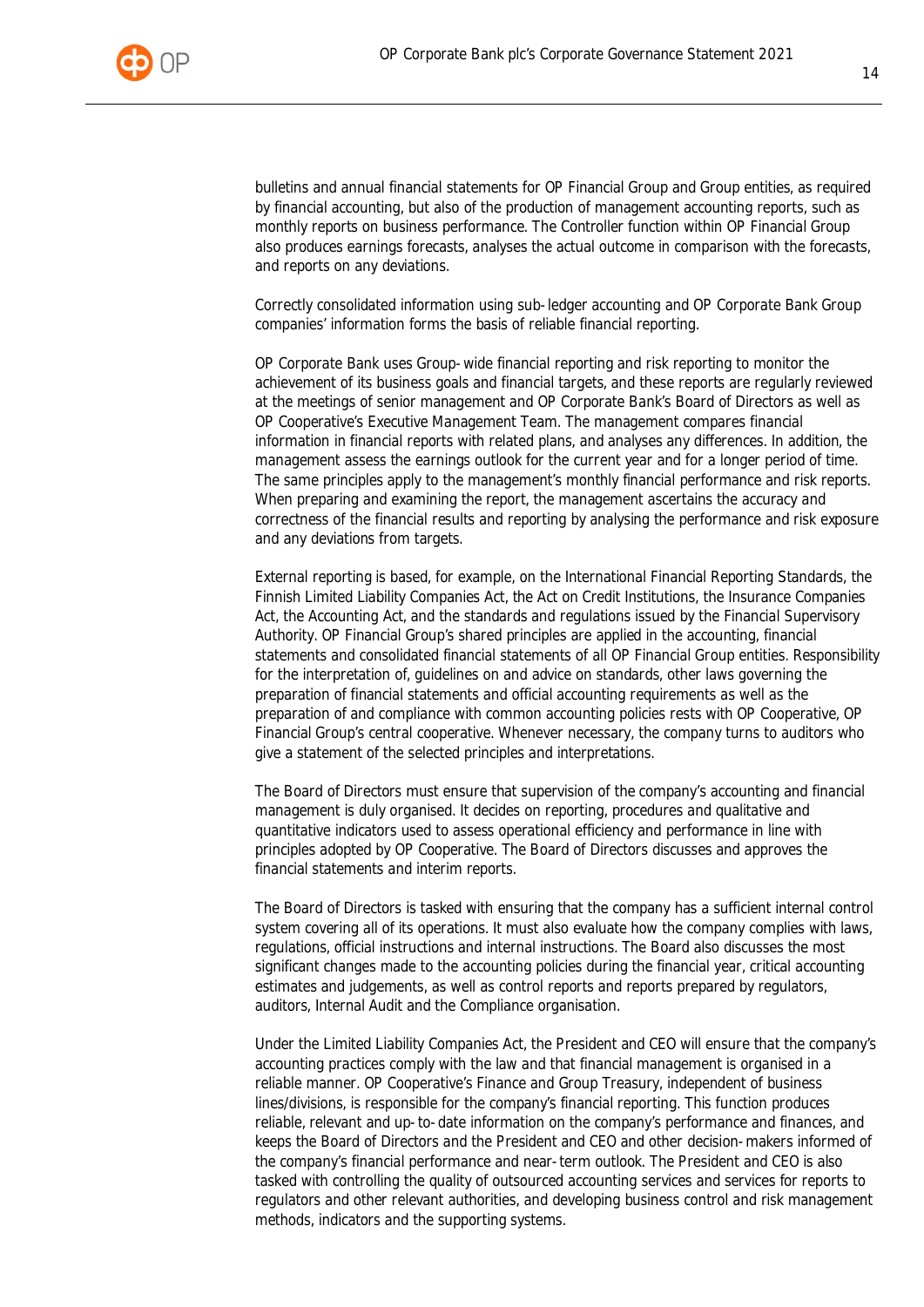

Compiling financial statements information and interim reports for publication is coordinated at the central cooperative consolidated level. The needs of the management and business lines/divisions as well as applicable legislation guide reporting. Reporting systems and communications are defined so as to enable appropriate monitoring and supervision of objectives, performance, operations and risk at all organisational levels. When reporting OP Corporate Bank's and its business lines' results and other confidential company information, the company ensures that information confidentiality has been mentioned in the reports and that confidentiality remains when distributing the reports.

Business control primarily uses OP Financial Group's shared systems. Operational duties related to financial and management accounting are coordinated at OP Cooperative Consolidated level.

As provided by law, auditors shall assess the accuracy of external financial reporting. The auditors are tasked with auditing the accounting, financial statements and governance of the company in order to obtain assurance that the financial statements of the company have been prepared in compliance with the rules and regulations in force and that they give owners and other stakeholders a true and fair view of the financial position of the company and its financial performance and cash flows.

In its audits, Internal Audit assesses the effectiveness and adequacy of the company's financial reporting, and reports these audits to the senior management and the Board of Directors.

OP Corporate Bank plc's financial statements were prepared in accordance with IFRS, applying IASs, IFRSs and SIC and IFRIC interpretations effective on 31 December 2021.

In 2021, OP Financial Group and OP Corporate Bank adopted the following standards and interpretations:

- On 27 April 2021, the IFRS Interpretations Committee published an agenda decision (Configuration or Customisation Costs in a Cloud Computing Arrangement) dealing with an issue of how costs should be accounted for when it comes to software produced as a cloud computing service (Software as a Service arrangement, SaaS). When assessing the accounting for the configuration or customisation costs in SaaS, the key issue is whether configuration and customisation service is separable from the SaaS proper. Cost in the configuration and customisation service is charged to an expense if the criterion for such separation is fulfilled.
- On 1 January 2021, OP Corporate Bank adopted a document entitled Interest Rate Benchmark Reform (Phase 2) that will amend IFRS 9, IAS 39 and IFRS 7, IFRS 4 and IFRS 16. These amendments are a continuation of the Interest Rate Benchmark Reform document (Phase 1) adopted in 2020. The amendments to Phase 2 brought two practical reliefs, and they are applied from the date when the benchmark rate has changed. The first one applies to financial instruments carried at amortised cost so that changing contractual cash flows due to the Interest Rate Benchmark Reform is treated by updating the effective interest rate, in which case the change does not cause a direct profit or loss. This amendment will have no significant effect on OP Corporate Bank because the majority of receivables and liabilities are linked to the Euribor and the Euribor is still a reference interest rate in use. Libor-linked liabilities and receivables are only small in number. The other amendment applies to hedge accounting which is not discontinued although the reference interest rate changes during the hedging relationship but the risk to be hedged and related cash flows are redetermined when the reference rate changes. Similarly, hedging documentation will be changed in respect of the hedged risk and the hedging instrument. The resulting change in valuation is presented as part of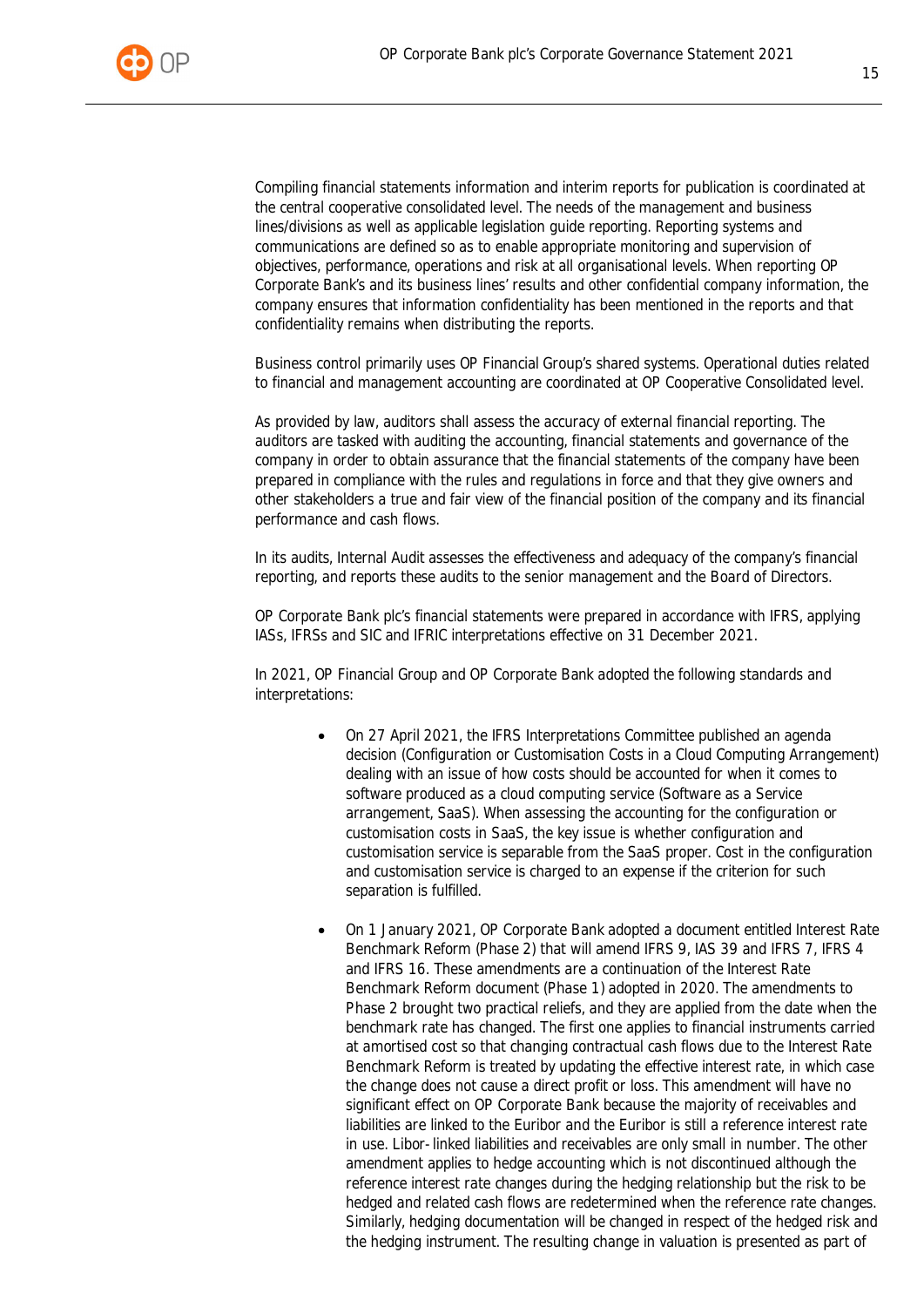

hedge ineffectiveness. This change will have no significant effect on OP Corporate Bank because hedges are mostly linked to the Euribor.

## 11 REMUNERATION

## 11.1 Board emoluments and other benefits

<span id="page-16-1"></span><span id="page-16-0"></span>The Annual General Meeting (AGM) decides on Board emoluments and other benefits proposed to the AGM by the parent entity, OP Cooperative.

No separate meeting allowances were paid in 2021 to the members of the Board of Directors employed by OP Cooperative or its subsidiaries. The meeting allowance paid to the board members employed by OP Financial Group's cooperative banks amounts to 600 euros per meeting.

## 11.2 President and CEO's salary and other benefits

<span id="page-16-2"></span>The Board of Directors appoints the President and CEO and decides on their salary, benefits and the terms and conditions of their executive contract. A written executive contract with the Executive Vice President of Banking, Corporate and Institutional Customers within OP Financial Group and its appendix specify the terms and conditions of the executive contract with the President and CEO.

The President and CEO as OP Financial Group's Executive Vice President, Banking Corporate and Institutional Customers, is a member of OP Cooperative's Executive Management Team. The President and CEO's retirement age is determined as specified in applicable pension laws. Pension benefits are determined in accordance with pension laws and OP Financial Group's own pension plans. The President and CEO is covered by the Finnish Employees Pensions Act which provides pension benefits based on the years of employment and earnings as prescribed in the Act. Furthermore, the President and CEO belongs to the defined contribution supplementary pension plan for the Executive Management Team of OP Cooperative.

The period of notice applicable under the President and CEO's executive contract is six months. According to the executive contract with the Executive Vice President of OP Financial Group's Banking, Corporate and Institutional Customers, the company must pay the President and CEO a severance pay equalling their six-month total salary, in addition to compensation for loss of office, if the company dismisses them or they have to resign or terminate the contract due to a reason attributable to the company. In case the executive contract terminates due to reasons attributable to the company, the President and CEO will be entitled to bonuses under the shortand long-term remuneration schemes for the year of contract termination, provided that the schemes' performance criteria and the criteria for payment under the schemes' terms and conditions are fulfilled.

11.3 Principles governing remuneration paid to the President and CEO and other management

<span id="page-16-3"></span>The remuneration schemes approved by OP Cooperative Consolidated are aimed at encouraging and engaging key human resources in the development of business and ensuring that the company attracts new key employees. OP Cooperative's Board of Directors and its Nomination and Remuneration Committee assess and monitor regularly the effectiveness of the company's remuneration schemes with the aim of ensuring that remuneration policies and practices with respect to all personnel groups are in line with the Group's core values, strategy, targets and goals, risk policies, sustainability risks and control systems. The regulations regarding the financial sector's remuneration schemes have been taken into account in establishing the incentive schemes.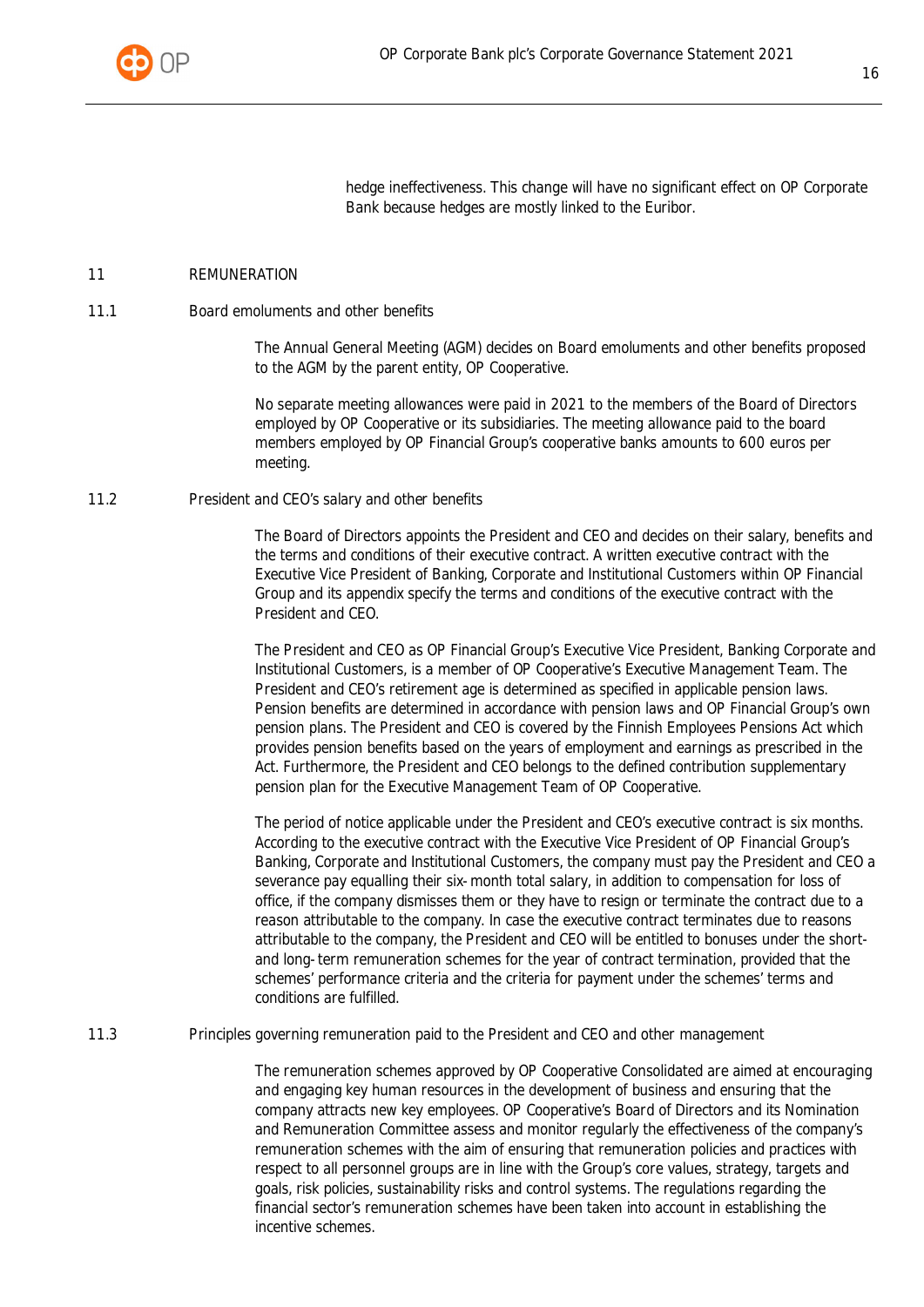

In 2021, remuneration of the President and CEO and other management consisted of the following two components:

- 1) basic pay (salary and fringe benefits, based on the job grade and skills), and
- 2) performance-based bonus (based on the achievement of targets under the annual plan).

The President and CEO also has a defined contribution supplementary pension plan based on their membership in OP Cooperative's Executive Management Team. The Board of Directors is responsible for deciding on remuneration to the President and CEO and other management.

## 11.4 Performance-based bonus scheme

<span id="page-17-0"></span>The Board of Directors annually decides on the performance-based bonus scheme. Remuneration is based on metrics deriving from annual targets. Such metrics may be determined at Group-, function-, department- and employee level. In addition to personal performance, bonus payout requires the fulfilment of the conditions set for Group- and/or company-level remuneration.

The Group-level precondition for remuneration is that OP Financial Group's LCR (Liquidity Coverage Ratio) exceeds 110% and the CET1 ratio exceeds the CET1 MDA + 2 percentage points on the bonus payout date (CET1 MDA = CET1 minimum level. If this level is not met, profit distribution will be restricted). The final amount of the bonus earned based on the metrics in the balanced scorecard is also determined by the EBT of the central cooperative consolidated. A precondition for the bonus payout is that customer business and the Banking Corporate and Institutional Customers segment too show a profit before tax.

For 2021, the President and CEO is entitled to a performance-based bonus corresponding to their regular ten-month salary subject to PAYE tax at a maximum.

A regulatory deferral procedure applies to the payment of performance-based bonuses and the payment of half of the bonus in other than cash, if the performance-based bonus exceeds 50,000 euros and constitutes at least a third of the combined annual bonuses.

If the euro maximum for deferral is exceeded, 60% of the remuneration will be paid immediately and 40% is deferred and the deferred bonus will be paid in equal instalments within the next five years. The value of the reference instrument decided by OP Cooperative's Board of Directors is used as the non-cash payment. The bonus tied to the reference instrument will be paid after a 12-month retention period.

## 11.5 Personnel fund

<span id="page-17-1"></span>Personnel (excl. management) is included in the long-term incentive scheme based on OP Financial Group Personnel Fund. The personnel fund is grounded on the achievement of the Group's shared strategic goals and targets. In 2021, the target performance metrics applied in the scheme included the growth differential between income and expenses at OP Financial Group as well as net growth in the number of customers using OP as their main bank and insurer. The Board of Directors annually determines the amount of profit-based bonuses transferred to the personnel fund.

#### 11.6 President and CEO's earnings in 2021

<span id="page-17-2"></span>The salaries paid in 2021 to the President and CEO Katja Keitaanniemi (the salary is based on the role of the President and CEO as member of OP Cooperative's Executive Management Team):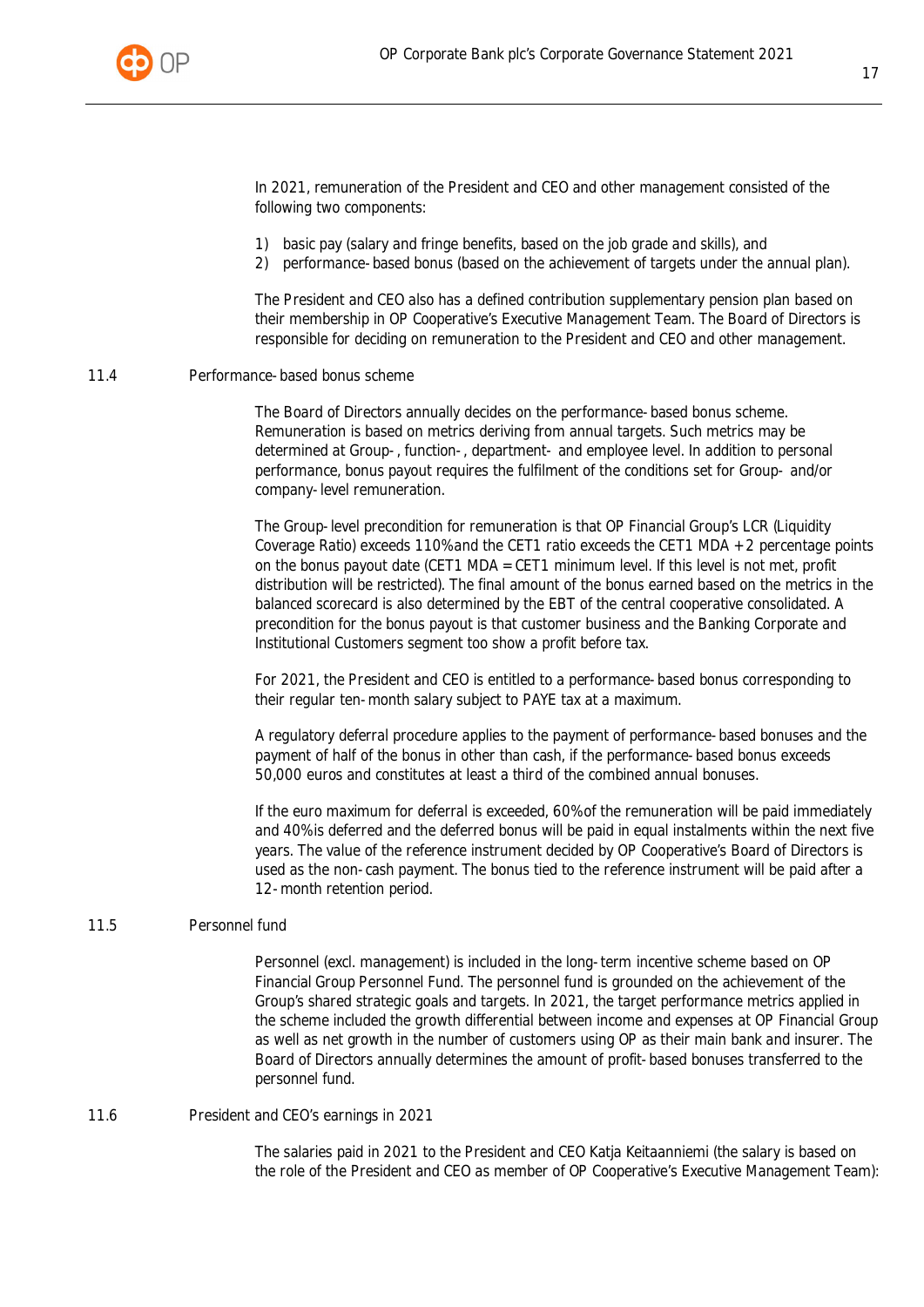

| Regular salary                                  | 407,760 |
|-------------------------------------------------|---------|
| Holiday bonus                                   | 19,800  |
| Fringe benefits                                 | 240     |
| Earned performance-based bonus for 2020         | 155,764 |
| Amount paid in 2021                             | 46,729  |
| Amount to be paid in 2022-2027                  | 109,035 |
|                                                 |         |
| Total salaries and fringe benefits paid in 2021 | 474.529 |

The cost for the President and CEO's supplementary pension insurance totalled EUR 85,560 in 2021.

12 INSIDER MANAGEMENT AND PUBLIC ACCESS TO INSIDER REGISTERS AND LISTS

<span id="page-18-0"></span>As provider of investment services and securities issuer, OP Corporate Bank has its own Insider Guidelines and Guidelines for Insider Trading as part of OP Financial Group's Guidelines for Insiders and Insider Trading. The Guidelines contain regulations governing inside information, prohibition against abuse and improper disclosure of inside information, disclosure of inside information, public insider registers, non-public lists of insiders, lists of executives, reporting and disclosure of transactions, trading restrictions applicable to insiders as well as insider management. The Guidelines also cover restrictions imposed on relevant persons and the organisation of supervision of compliance with the restrictions. Those who are considered to have ongoing access to all inside information on securities issued by OP Corporate Bank are included in the permanent non-public insider list of OP Corporate Bank.

The Insider Guidelines and Guidelines for Insider Trading are based on laws governing securities markets, such as the Market Abuse Regulation, regulations issued by the Finnish Financial Supervisory Authority, Guidelines for Insiders of Listed Companies issued by Nasdaq Helsinki, and Trading Instructions for FFI Member Organisations.

The guidelines are aimed at fostering stock market players' trust in OP Financial Group and OP Corporate Bank.

OP Legal Services maintains public insider registers of OP Financial Group entities, registers of relevant persons, lists of company-specific permanent insiders and lists of executives. Such maintenance is organised through the SIRE system maintained by Euroclear Finland Ltd and through OP Financial Group's SIPI system.

When necessary, OP Corporate Bank maintains lists of project-specific insiders.

As a credit institution, OP Corporate Bank's operations include participation in securities trades performed by clients or in other transactions related to securities. In connection with financing arrangements or as part of OP Corporate Bank's other ordinary operations, OP Corporate Bank and its executives and salaried employees may receive inside information on client companies. For the abovementioned reasons, among other things, OP Corporate Bank and its executives and salaried employees are subject to insider regulation as referred to in the applicable law.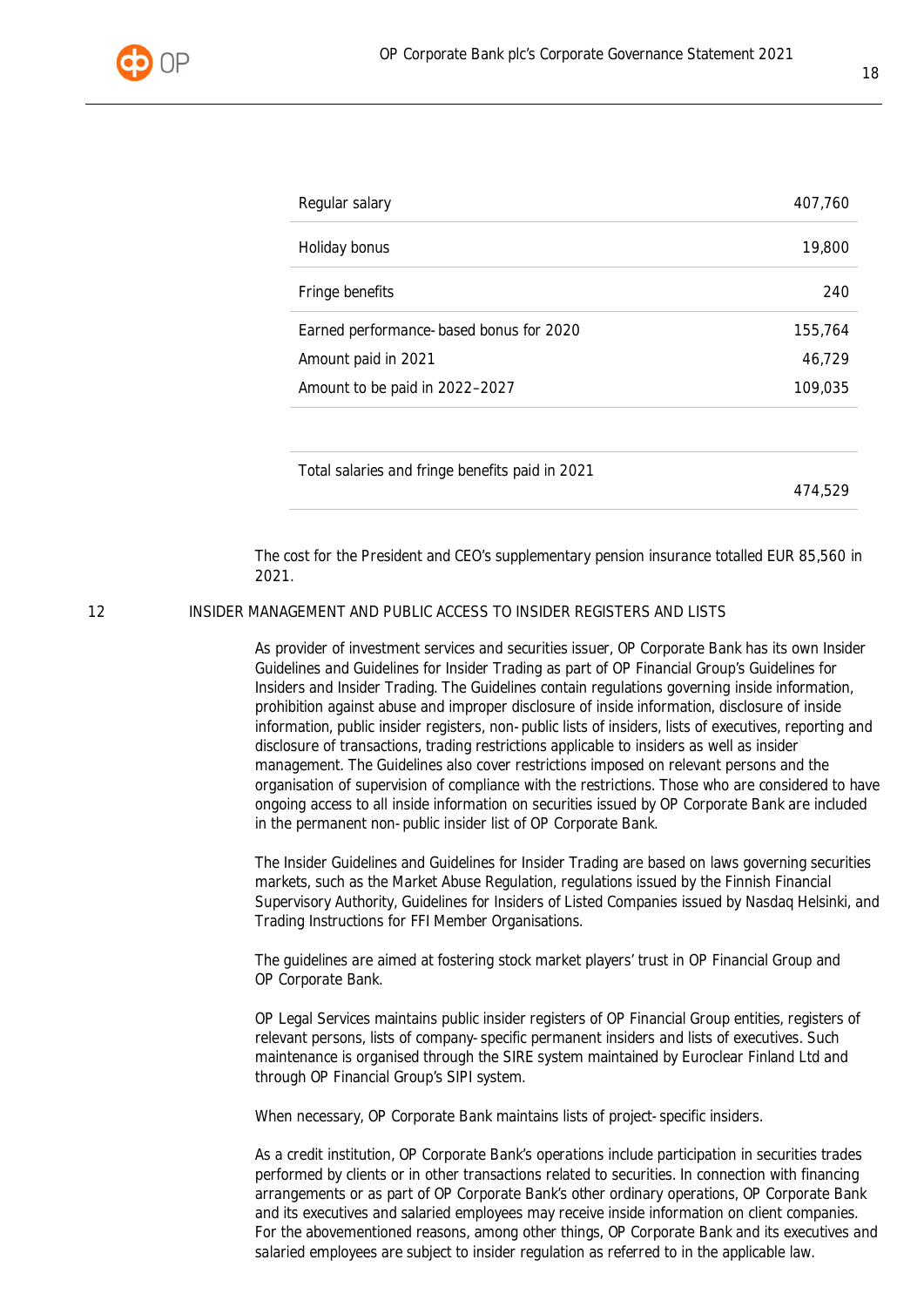

Training in insider issues is available on a regular basis. Such training will particularly take place at times following changes in insider guidelines.

Anyone has the right to access the public register of insider holdings and receive extracts and copies of the information in the register against a charge. However, a natural person's personal ID code and address and the name of a natural person other than the insider are not publicly available. Information included in the register of the relevant persons, the list of permanent insiders or the list of project-specific insiders is not publicly available, unlike that included in public insider registers. Extracts from and copies of the public insider register can be ordered from OP Legal Services, Legal Services for Wealth Management Private and SME Customers. Written requests for such information specifically describing the information should be submitted to:

OP Legal Services Legal Services for Wealth Management Private and SME Customers P.O. Box 1068 00013 OP

## 13 **PRINCIPLES FOR RELATED PARTY TRANSACTIONS**

<span id="page-19-0"></span>OP Financial Group observes regulations governing related party transactions as provided by the Act on Credit Institutions, the Limited Liability Companies Act and IAS 24 (including the decree of the Ministry of Finance on the financial statements and consolidated financial statements and the report by the board of directors, and the Accounting Ordinance).

OP Cooperative's Board of Directors has approved the principles for OP Financial Group related party lending and investments in the related party of a Group entity, which are observed by the following OP Financial Group entities: OP Corporate Bank plc, OP Mortgage Bank, OP Retail Customers plc, OP Asset Management Ltd and OP cooperative banks.

OP Corporate Bank has defined related parties and related party transactions as stipulated in the Act on Credit Institutions as well as in the reference provision included in the decree of the Ministry of Finance and the Accounting Ordinance as required by IAS 24. Information on persons and entities included in related parties is registered in a separate register which contains the identification details of these persons and entities, as well as the reason for them being included in related parties. Related party transactions are recorded, and there is a defined decisionmaking procedure for related party lending and investments. In connection with the guidelines for related party lending and investments, OP Corporate Bank's Board of Directors has confirmed the decision-making powers associated with such lending and investments. Related party lending and investments are approved either by the board of directors or by a separately defined decision-making body authorised by the board of directors. A board decision is always required if a related party loan or investment is not granted under normal loan terms.

Related party lending and investments are regularly reported to OP Corporate Bank and regularly controlled as part of compliance supervision. Persons responsible for OP Corporate Bank's compliance activities report any observations concerning related party lending and investments to the company's Board of Directors on an annual basis. In addition, any observations are reported to the central cooperative's Compliance organisation.

OP Financial Group entities report related party transactions in the notes to the accounts as specified in IAS 24.